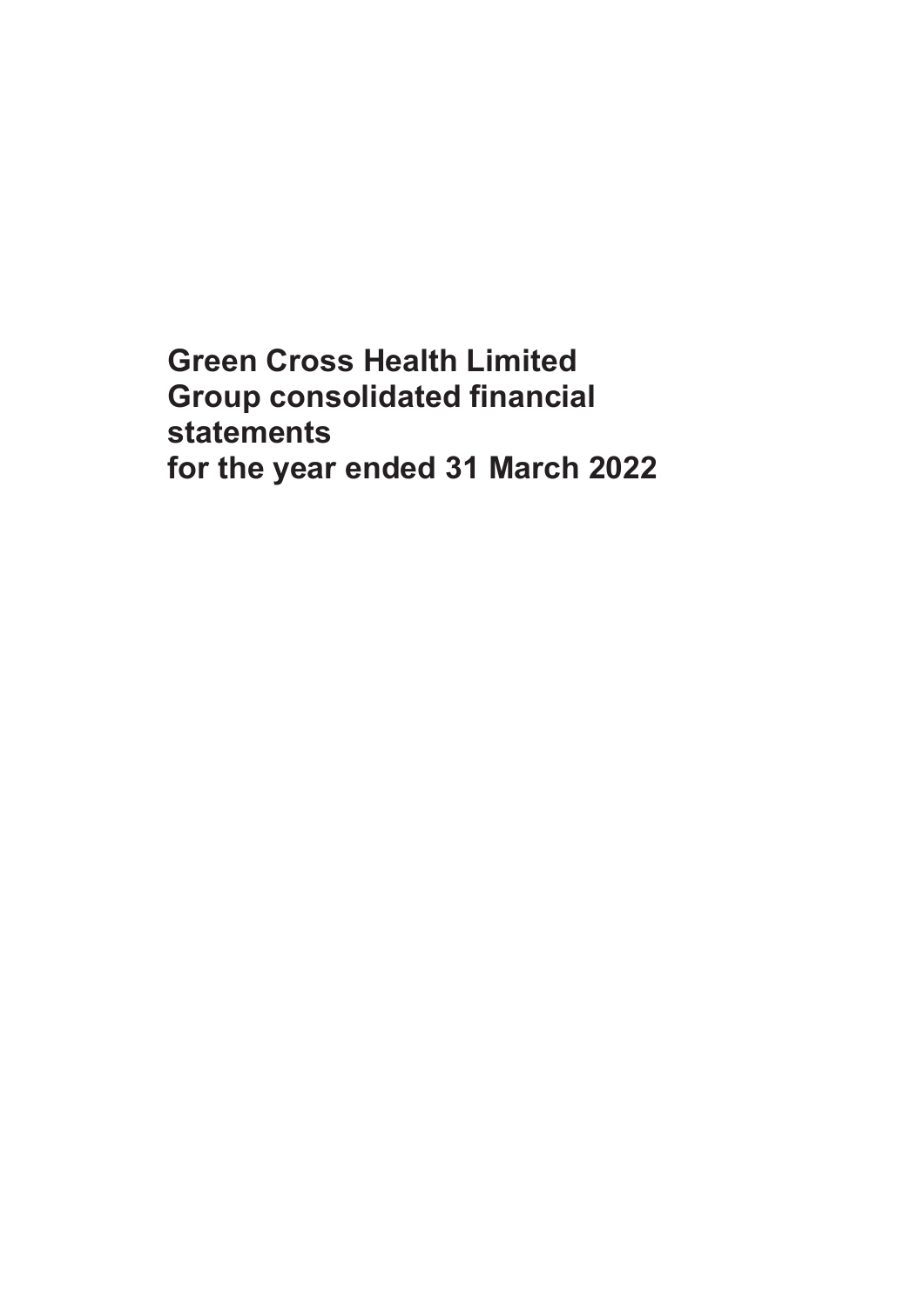# **Contents**

|                                                | Page |
|------------------------------------------------|------|
| Directors declaration                          |      |
| Independent auditor's report                   |      |
| <b>Financial statements</b>                    |      |
| Consolidated statement of comprehensive income |      |
| Consolidated statement of changes in equity    |      |
| Consolidated statement of financial position   | 9    |
| Consolidated statement of cash flows           | 10   |
| Notes to the financial statements              |      |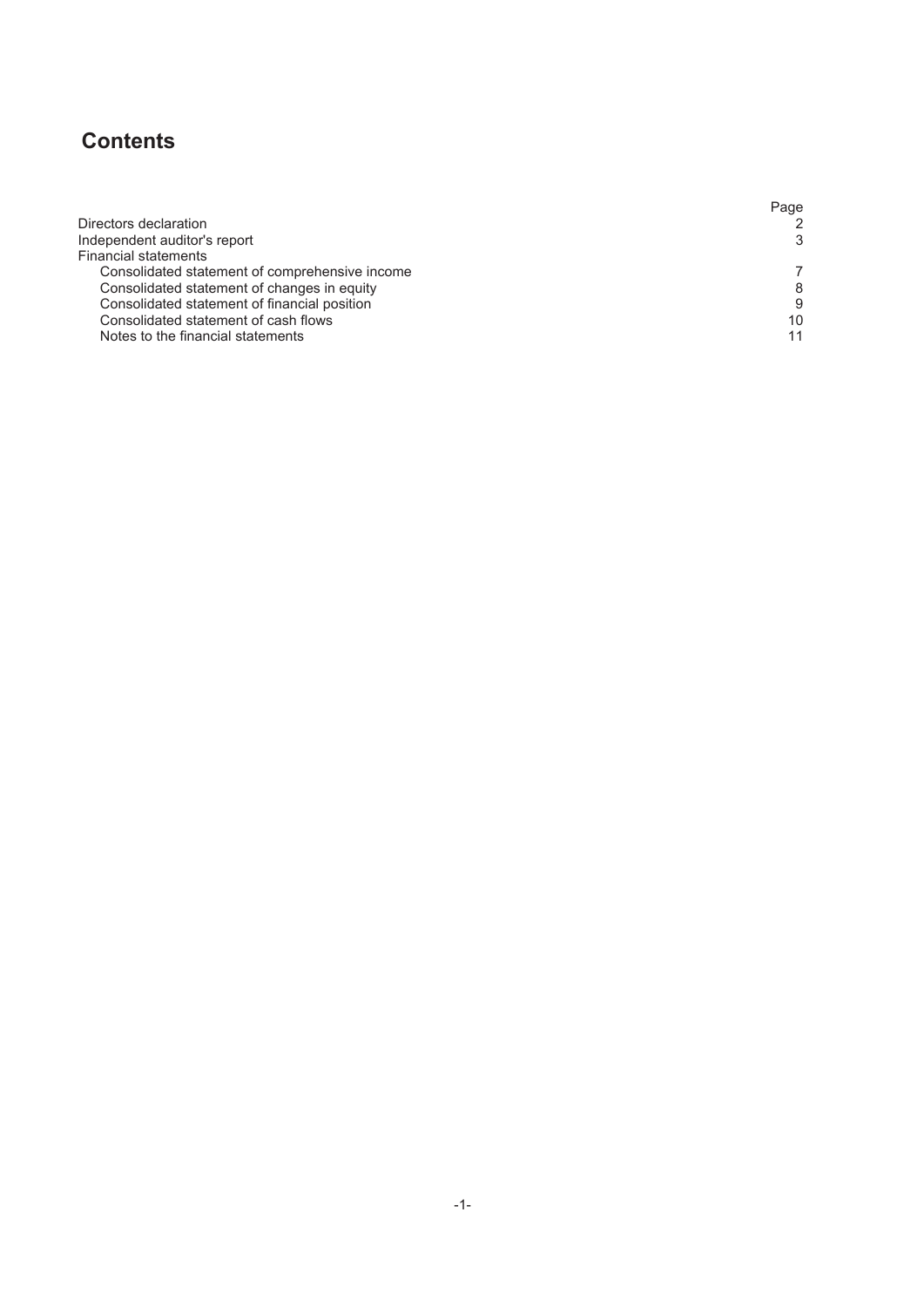#### **Green Cross Health Limited Directors' declaration 31 March 2022**

In the opinion of the Directors of Green Cross Health Limited, the financial statements and notes, on pages 7 to 32:

- Comply with New Zealand generally accepted accounting practice and give a true and fair view of the financial position of the Green Cross Health Limited Group as at 31 March 2022 and the results of its operations and cash flows for the year ended on that date.
- Have been prepared using appropriate accounting policies, which have consistently applied and supported by reasonable judgements and estimates.

The Directors believe that proper accounting records have been kept which enable, with reasonable accuracy, the determination of the financial position of the Group and facilitate compliance of the financial statements with the Financial Reporting Act 2013.

The Directors consider that they have taken adequate steps to safeguard the assets of the Group, and to prevent and detect fraud and other irregularities. Internal control procedures are also considered to be sufficient to provide reasonable assurance as to the integrity and reliability of the financial statements.

The Directors are pleased to present the financial statements of Green Cross Health Limited for the year ended 31 March 2022.

For and on behalf of the Board of Directors:

Chair **Director Director** 

Steele

Kim Ellis<br>Carolyn Steele<br>Chair Chair Chair Chair Chair Chair Chair Chair Chair Chair Chair Chair Chair Chair Chair Chair Chair Chair Ch 26 May 2022 26 May 2022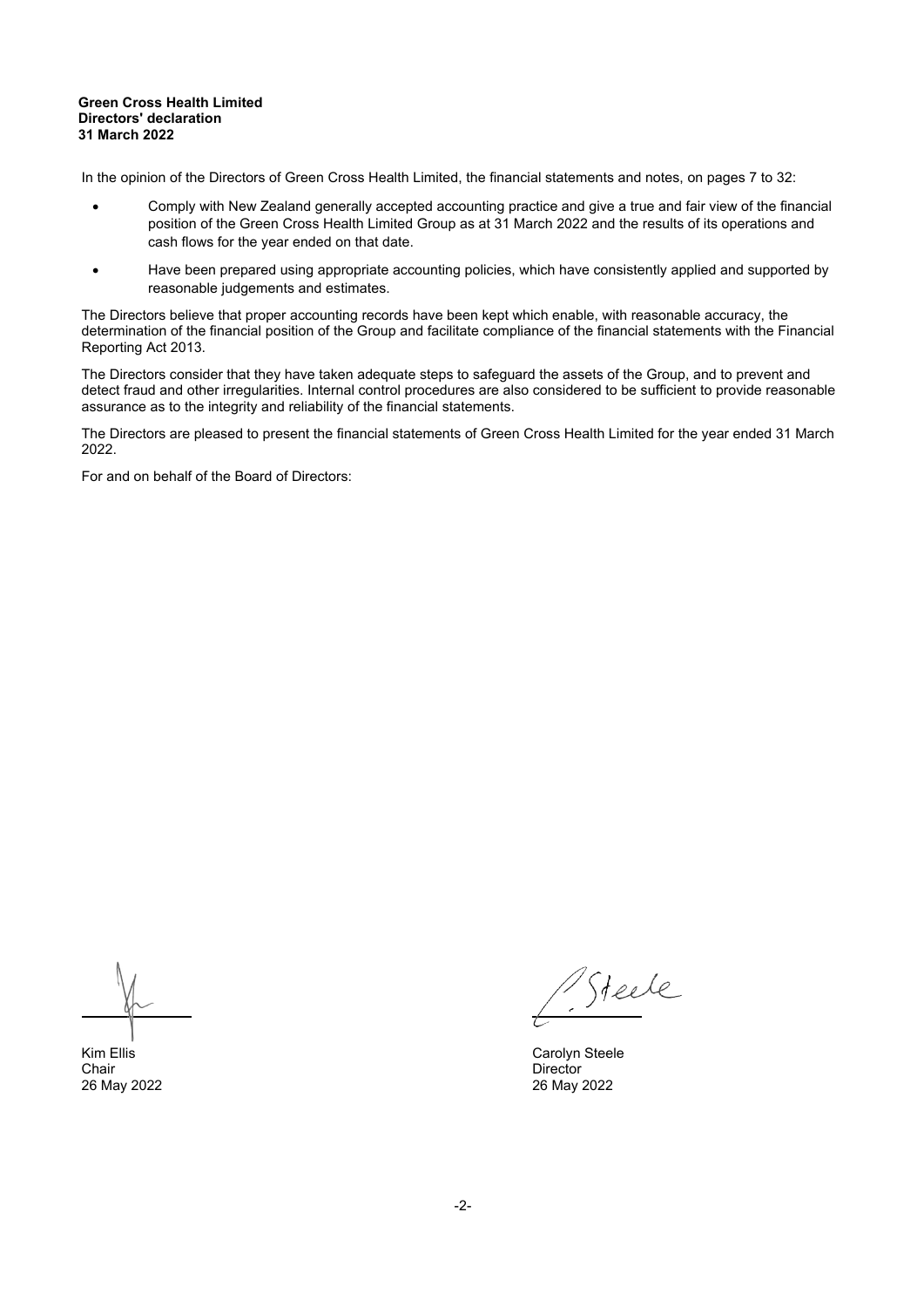

# Independent Auditor's Report

To the shareholders of Green Cross Health Limited

#### **Report on the audit of the consolidated financial statements**

# **Opinion**

In our opinion, the consolidated financial statements of Green Cross Health Limited (the 'company') and its subsidiaries (the 'group') on pages to 7 to 32:

i. present fairly in all material respects the Group's financial position as at 31 March 2022 and its financial performance and cash flows for the year ended on that date in accordance with New Zealand Equivalents to International Financial Reporting Standards and International Financial Reporting Standards.

We have audited the accompanying consolidated financial statements which comprise:

- the consolidated statement of financial position as at 31 March 2022;
- the consolidated statements of comprehensive income, changes in equity and cash flows for the year then ended; and
- notes, including a summary of significant accounting policies.



# **Basis for opinion**

We conducted our audit in accordance with International Standards on Auditing (New Zealand) ('ISAs (NZ)'). We believe that the audit evidence we have obtained is sufficient and appropriate to provide a basis for our opinion.

We are independent of the group in accordance with Professional and Ethical Standard 1 *International Code of Ethics for Assurance Practitioners (Including International Independence Standards) (New Zealand)* issued by the New Zealand Auditing and Assurance Standards Board and the International Ethics Standards Board for Accountants' *International Code of Ethics for Professional Accountants (including International Independence Standards)* ('IESBA Code'), and we have fulfilled our other ethical responsibilities in accordance with these requirements and the IESBA Code.

Our responsibilities under ISAs (NZ) are further described in the *Auditor's responsibilities for the audit of the consolidated financial statements* section of our report.

Our firm has also provided other services to the group in relation to tax compliance and support services and cybersecurity testing. Subject to certain restrictions, partners and employees of our firm may also deal with the group on normal terms within the ordinary course of trading activities of the business of the group. These matters have not impaired our independence as auditor of the group. The firm has no other relationship with, or interest in, the group.

#### S **Materiality**

The scope of our audit was influenced by our application of materiality. Materiality helped us to determine the nature, timing and extent of our audit procedures and to evaluate the effect of misstatements, both individually and on the consolidated financial statements as a whole. The materiality for the consolidated financial statements as a whole was set at \$1.65m determined with reference to a benchmark of group Profit Before Tax. We chose the benchmark because, in our view, this is a key measure of the group's performance.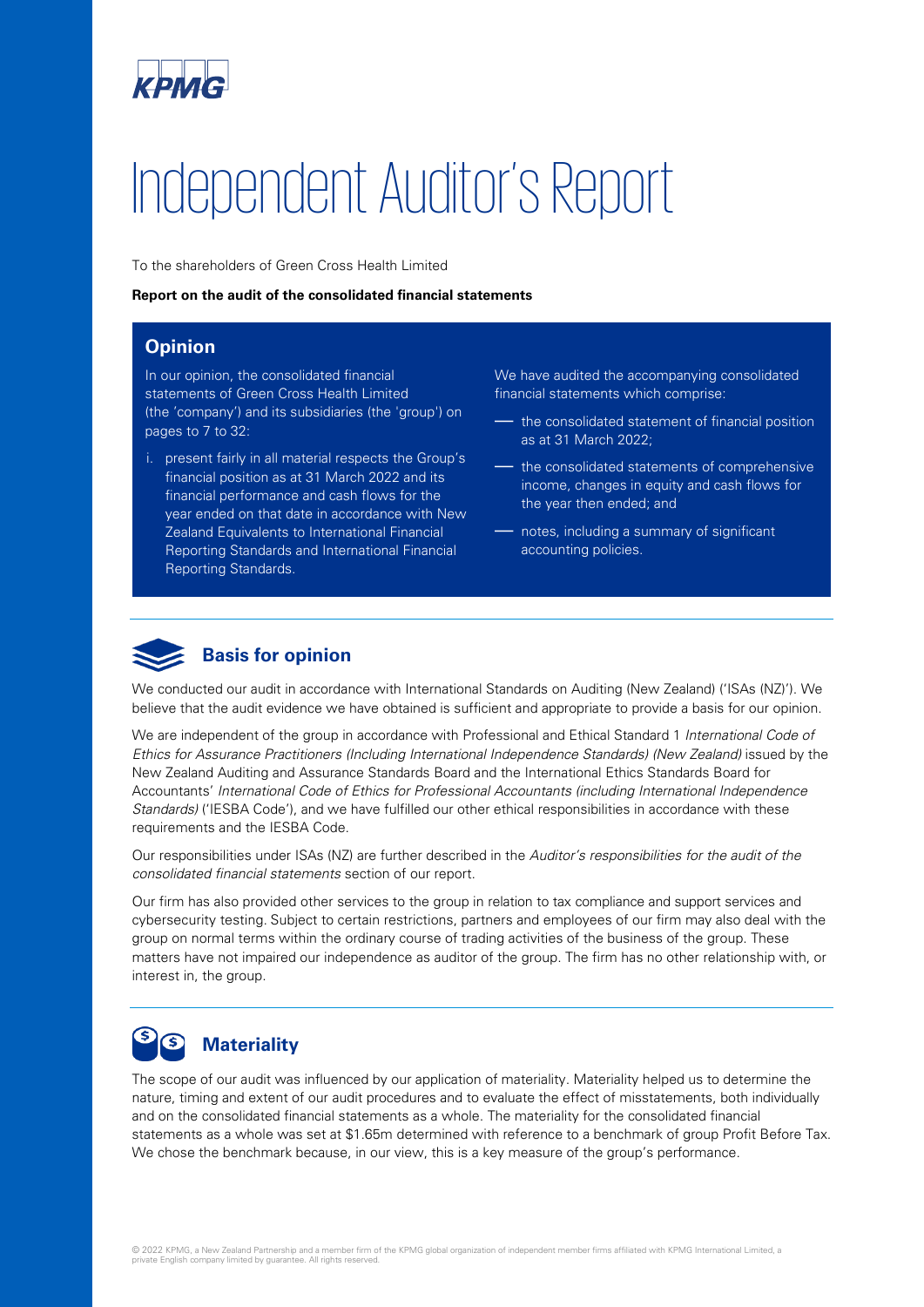

# **Key audit matters**

Key audit matters are those matters that, in our professional judgement, were of most significance in our audit of the consolidated financial statements in the current period. We summarise below those matters and our key audit procedures to address those matters in order that the shareholders as a body may better understand the process by which we arrived at our audit opinion. Our procedures were undertaken in the context of and solely for the purpose of our statutory audit opinion on the consolidated financial statements as a whole and we do not express discrete opinions on separate elements of the consolidated financial statements.

#### **The key audit matter How the matter was addressed in our audit**

#### **Impairment of goodwill (\$156.8 million)**

Refer to note 13 of the consolidated financial statements.

The Group has grown significantly through acquisitions in its Pharmacy, Medical and Community Health business units which has resulted in the recognition of goodwill in the amount of \$85.8 million, \$52.0 million and \$19.0 million, respectively.

In the event the business units underperform compared to their business cases, there is a risk that the goodwill arising on acquisition may no longer be supported.

As disclosed in note 13, the Group performs an annual impairment test of goodwill and uses a discounted cash flow model to determine the recoverable amount of its business units to which goodwill has been allocated.

In performing this assessment, assumptions are made in respect of future economic and market conditions, including the impact of COVID-19. Cashflow forecasts include consideration of the Group's strategic business plan for each business unit and their impact on forecast sales and operating costs. Additionally, management determined terminal growth rates and discount rates which reflect an assessment of the time value of money and the risks specific to each business unit.

The annual impairment test performed by the Group was significant to our audit due to the magnitude of the goodwill balance and because the assessment process involved judgment about the future performance of the business units.

Our audit procedures included:

- $-$  Ensuring the allocation of goodwill to the Group's business units is appropriate;
- Evaluating the methodology, mathematical accuracy and assumptions applied in the discounted cash flow models. We used our own valuation specialists to assist us with the consideration of terminal growth and discount rates;
- Challenging management's cash flow assumptions over projected cash flows taking into consideration COVID-19, and the expected impact of the Group's business plans for each business unit by reference to their historical performance and the internal and external factors that influence their operations;
- Performing sensitivity analysis around the key assumptions used in the models; and
- Reviewing the appropriateness of related disclosures in the consolidated financial statements.

We did not identify any factors that were materially inconsistent with management's overall conclusions.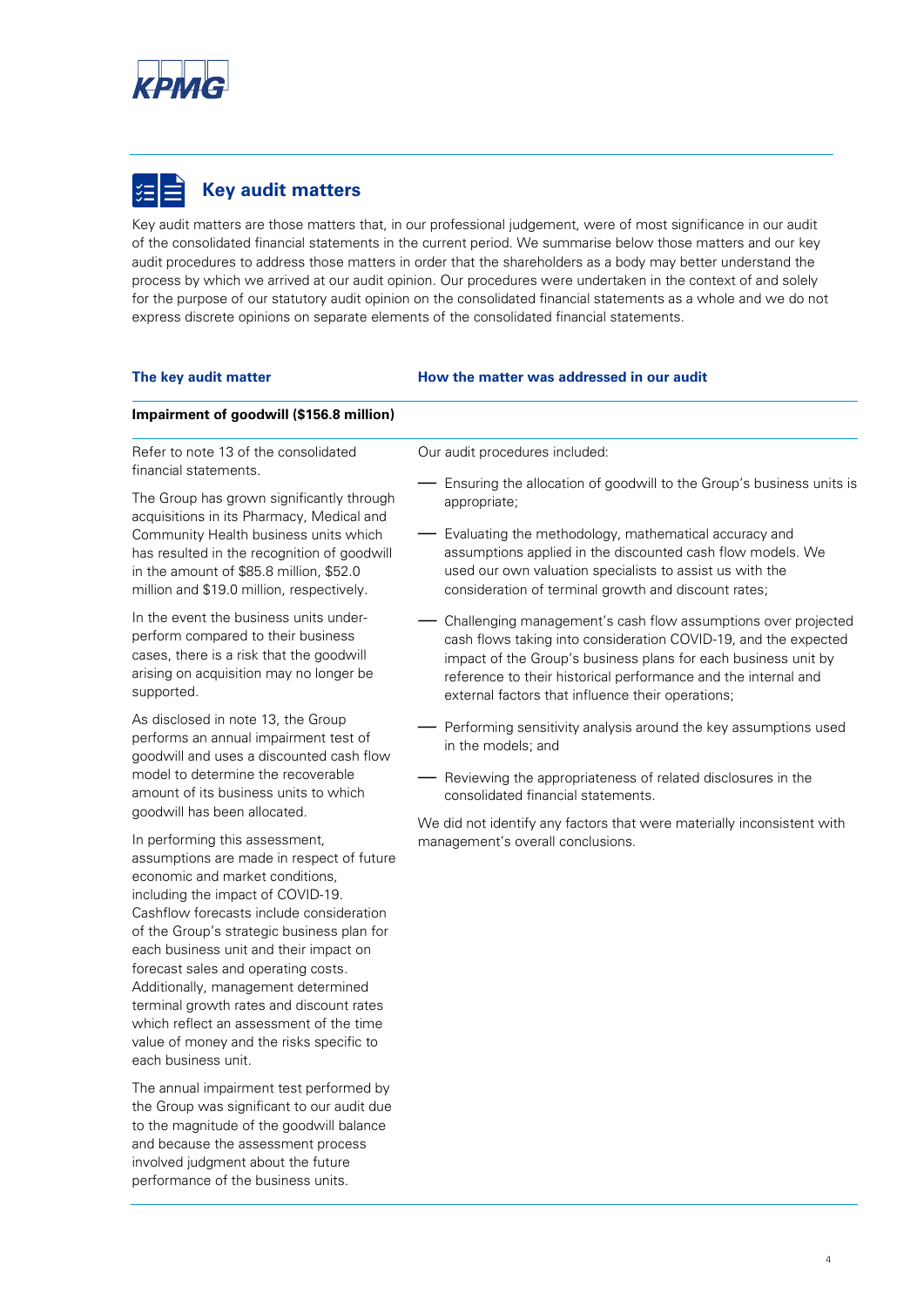

# **Other information**

The Directors, on behalf of the group, are responsible for the other information included in the group's Annual Report. Other information includes the Directors Declaration and the other information included in the Annual Report. Our opinion on the consolidated financial statements does not cover any other information and we do not express any form of assurance conclusion thereon.

The Annual Report is expected to be made available to us after the date of this Independent Auditor's Report. Our responsibility is to read the Annual Report when it becomes available and consider whether the other information it contains is materially inconsistent with the consolidated financial statements, or our knowledge obtained in the audit, or otherwise appear misstated. If so, we are required to report such matters to the Directors.

# **Use of this independent auditor's report**

This independent auditor's report is made solely to the shareholders as a body. Our audit work has been undertaken so that we might state to the shareholders those matters we are required to state to them in the independent auditor's report and for no other purpose. To the fullest extent permitted by law, we do not accept or assume responsibility to anyone other than the shareholders as a body for our audit work, this independent auditor's report, or any of the opinions we have formed.

# **Responsibilities of the Directors for the consolidated financial statements**

The Directors, on behalf of the company, are responsible for:

- the preparation and fair presentation of the consolidated financial statements in accordance with generally accepted accounting practice in New Zealand (being New Zealand Equivalents to International Financial Reporting Standards) and International Financial Reporting Standards;
- implementing necessary internal control to enable the preparation of a consolidated set of financial statements that is fairly presented and free from material misstatement, whether due to fraud or error; and
- assessing the ability to continue as a going concern. This includes disclosing, as applicable, matters related to going concern and using the going concern basis of accounting unless they either intend to liquidate or to cease operations or have no realistic alternative but to do so.

# **Auditor's responsibilities for the audit of the consolidated financial statements**

Our objective is:

- to obtain reasonable assurance about whether the consolidated financial statements as a whole are free from material misstatement, whether due to fraud or error; and
- to issue an independent auditor's report that includes our opinion.

Reasonable assurance is a high level of assurance but is not a guarantee that an audit conducted in accordance with ISAs NZ will always detect a material misstatement when it exists.

Misstatements can arise from fraud or error. They are considered material if, individually or in the aggregate, they could reasonably be expected to influence the economic decisions of users taken on the basis of these consolidated financial statements.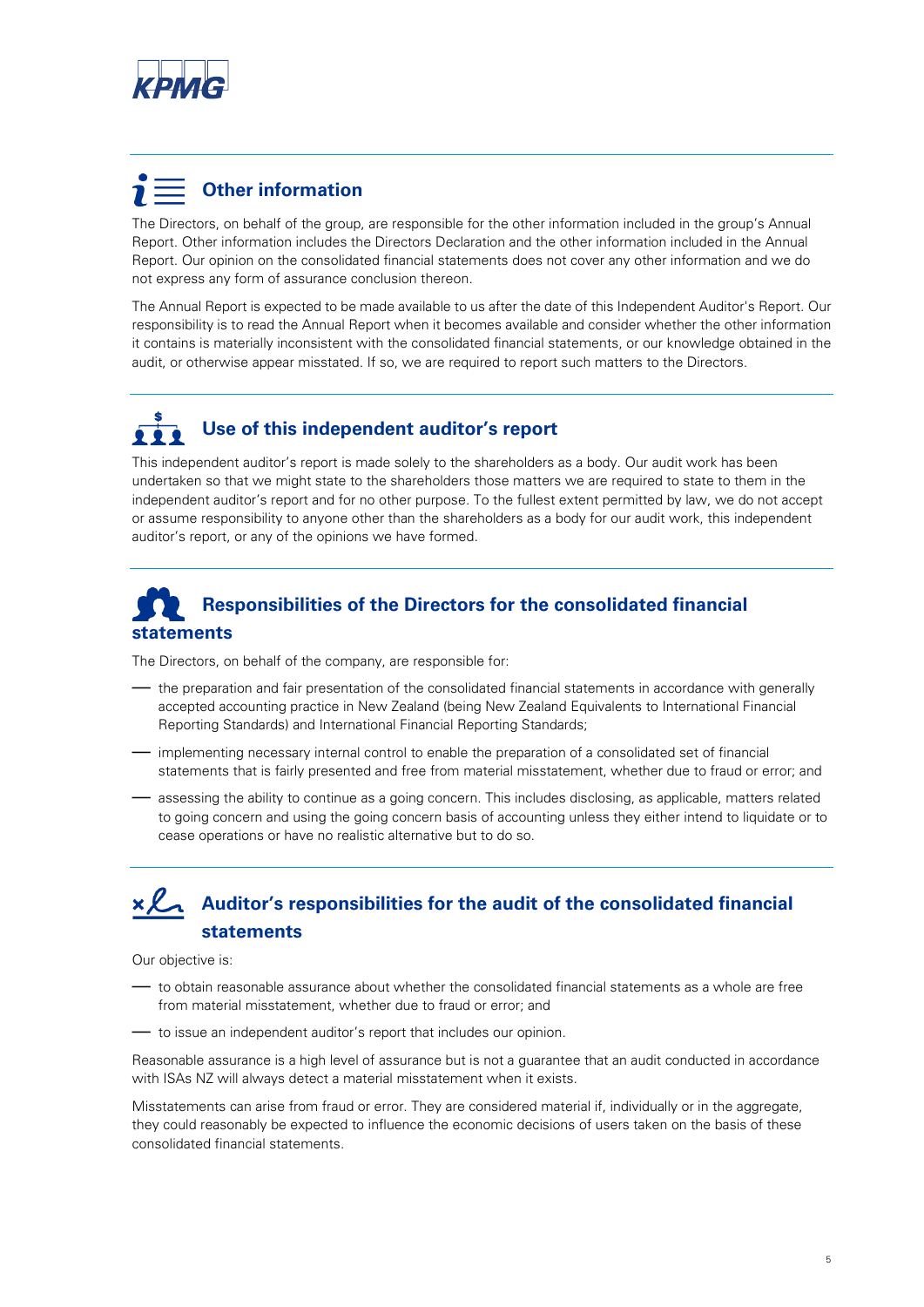

A further description of our responsibilities for the audit of these consolidated financial statements is located at the External Reporting Board (XRB) website at:

http://www.xrb.govt.nz/standards-for-assurance-practitioners/auditors-responsibilities/audit-report-1/

This description forms part of our independent auditor's report.

The engagement partner on the audit resulting in this independent auditor's report is Jodi Newth.

For and on behalf of

KPMG

KPMG Auckland 26 May 2022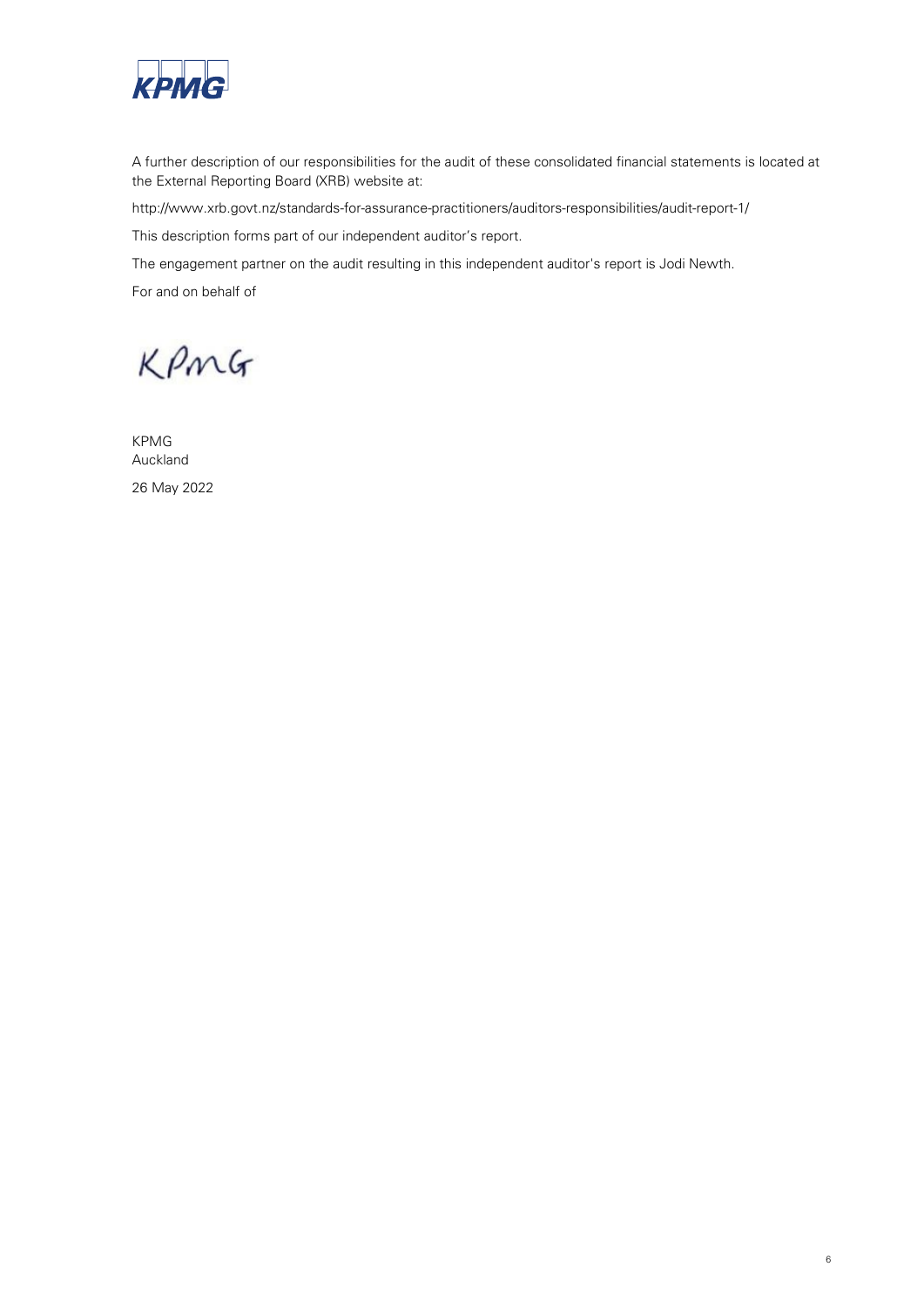#### **Green Cross Health Limited Consolidated statement of comprehensive income For the year ended 31 March 2022**

|                                                                                                                        | <b>Notes</b>               | 2022<br>\$'000                          | 2021<br>\$'000                         |
|------------------------------------------------------------------------------------------------------------------------|----------------------------|-----------------------------------------|----------------------------------------|
| <b>Operating Revenue</b>                                                                                               | 4                          | 670,327                                 | 570,402                                |
| <b>Operating expenditure</b>                                                                                           | 6.2                        | (592, 337)                              | (513,065)                              |
| Depreciation and amortisation expense<br>Depreciation - leases<br>Impairment<br>Share of equity accounted net earnings | 11,13<br>12<br>11,13<br>15 | (7, 461)<br>(17, 433)<br>(841)<br>1,893 | (8,060)<br>(15, 338)<br>(242)<br>1,405 |
| Operating profit before interest and tax                                                                               |                            | 54,148                                  | 35,102                                 |
| Interest income<br>Interest expense<br>Interest expense - leases<br>Net interest expense                               |                            | 78<br>(701)<br>(5,480)<br>(6, 103)      | 84<br>(1,094)<br>(5, 166)<br>(6, 176)  |
| <b>Profit before tax</b>                                                                                               |                            | 48,045                                  | 28,926                                 |
| Income tax expense                                                                                                     | $\overline{7}$             | (14, 292)                               | (7,890)                                |
| Profit after tax for the year                                                                                          |                            | 33,753                                  | 21,036                                 |
| Other comprehensive income for the year, net of tax                                                                    |                            |                                         |                                        |
| Total comprehensive income for the year                                                                                |                            | 33,753                                  | 21,036                                 |
| <b>Attributable to:</b><br>Shareholders of the parent<br>Non-controlling interest                                      |                            | 24,561<br>9,192<br>33,753               | 16,752<br>4,284<br>21,036              |
| Earnings per share:                                                                                                    |                            |                                         |                                        |



*The accompanying Statement of Accounting Policies and Notes to the Consolidated Financial Statements on pages 11 to 32 form part of the Financial Statements.*

Basic earnings per share (cents) 8 17.16 11.70 Diluted earnings per share (cents) 8 17.10 11.69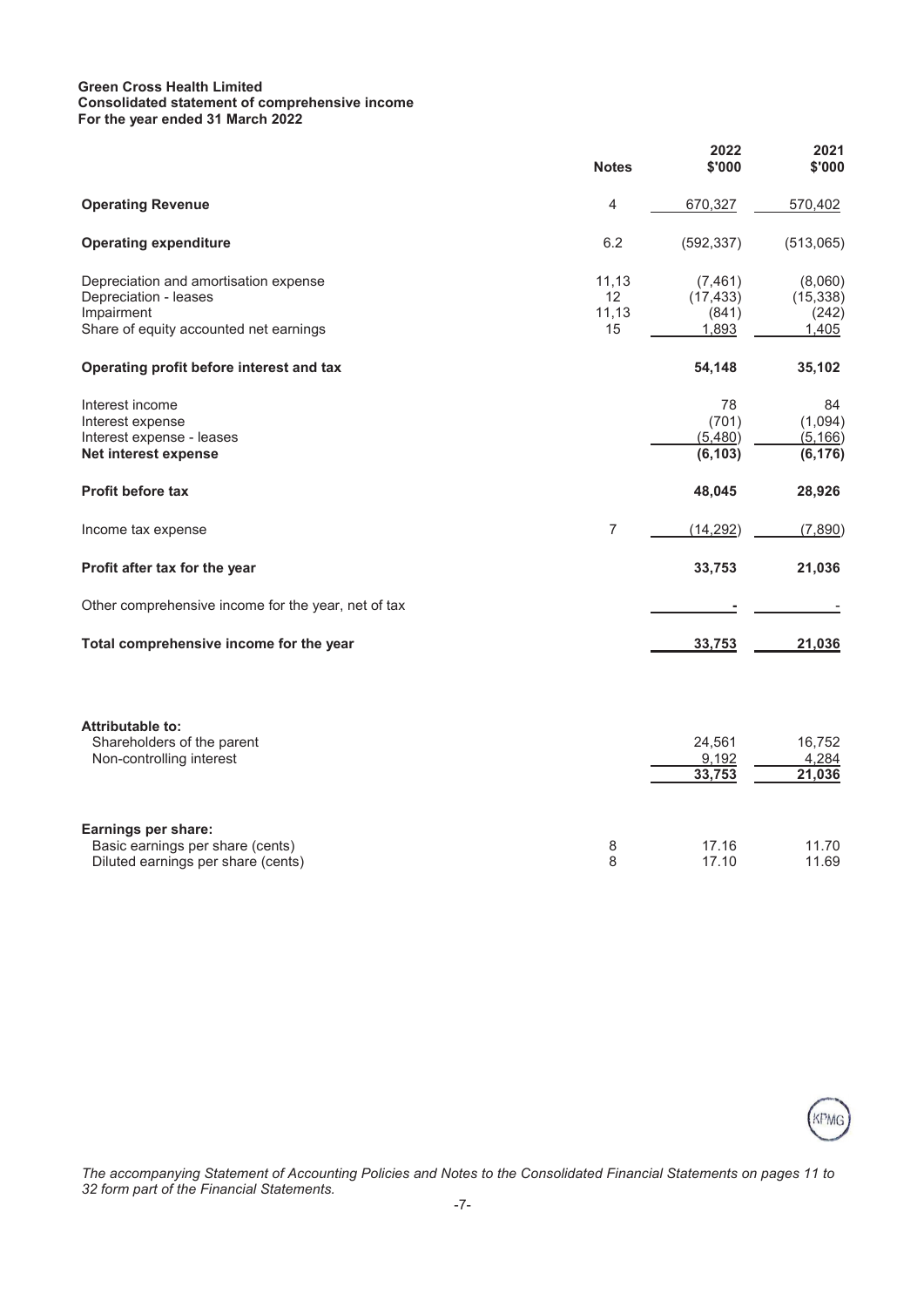#### **Green Cross Health Limited Consolidated statement of changes in equity For the year ended 31 March 2022**

|                                                                                                                                        |              | <b>Share</b><br>Capital | <b>Retained</b><br>earnings | Non-<br>controlling<br>interest | <b>Total equity</b>             |
|----------------------------------------------------------------------------------------------------------------------------------------|--------------|-------------------------|-----------------------------|---------------------------------|---------------------------------|
|                                                                                                                                        | <b>Notes</b> | \$'000                  | \$'000                      | \$'000                          | \$'000                          |
| Balance as at 1 April 2020                                                                                                             |              | 90,610                  | 33,802                      | 10,307                          | 134,719                         |
| Profit or loss for the year<br>Total comprehensive income for the year                                                                 |              |                         | 16,752<br>16,752            | 4,284<br>4,284                  | 21,036<br>21,036                |
| Distributions to non-controlling interests<br>Impacts of other transactions with non-controlling interest<br>Dividends to shareholders | 9            |                         | 31                          | (7,309)<br>1,170                | (7, 309)<br>1,201               |
| Balance as at 31 March 2021                                                                                                            |              | 90,610                  | 50,585                      | 8,452                           | 149,647                         |
| Balance as at 1 April 2021                                                                                                             |              | 90,610                  | 50,585                      | 8,452                           | 149,647                         |
| Profit or loss for the year                                                                                                            |              |                         | 24,561                      | 9,192                           | 33,753                          |
| Total comprehensive income for the year                                                                                                |              |                         | 24,561                      | 9,192                           | 33,753                          |
| Distributions to non-controlling interests<br>Impacts of other transactions with non-controlling interest<br>Dividends to shareholders | 9            |                         | (1, 971)<br>(4, 314)        | (3,013)<br>(146)                | (3,013)<br>(2, 117)<br>(4, 314) |
| Balance as at 31 March 2022                                                                                                            |              | 90,610                  | 68,861                      | 14,485                          | 173,956                         |



*The accompanying Statement of Accounting Policies and Notes to the Consolidated Financial Statements on pages 11 to 32 form part of the Financial Statements.*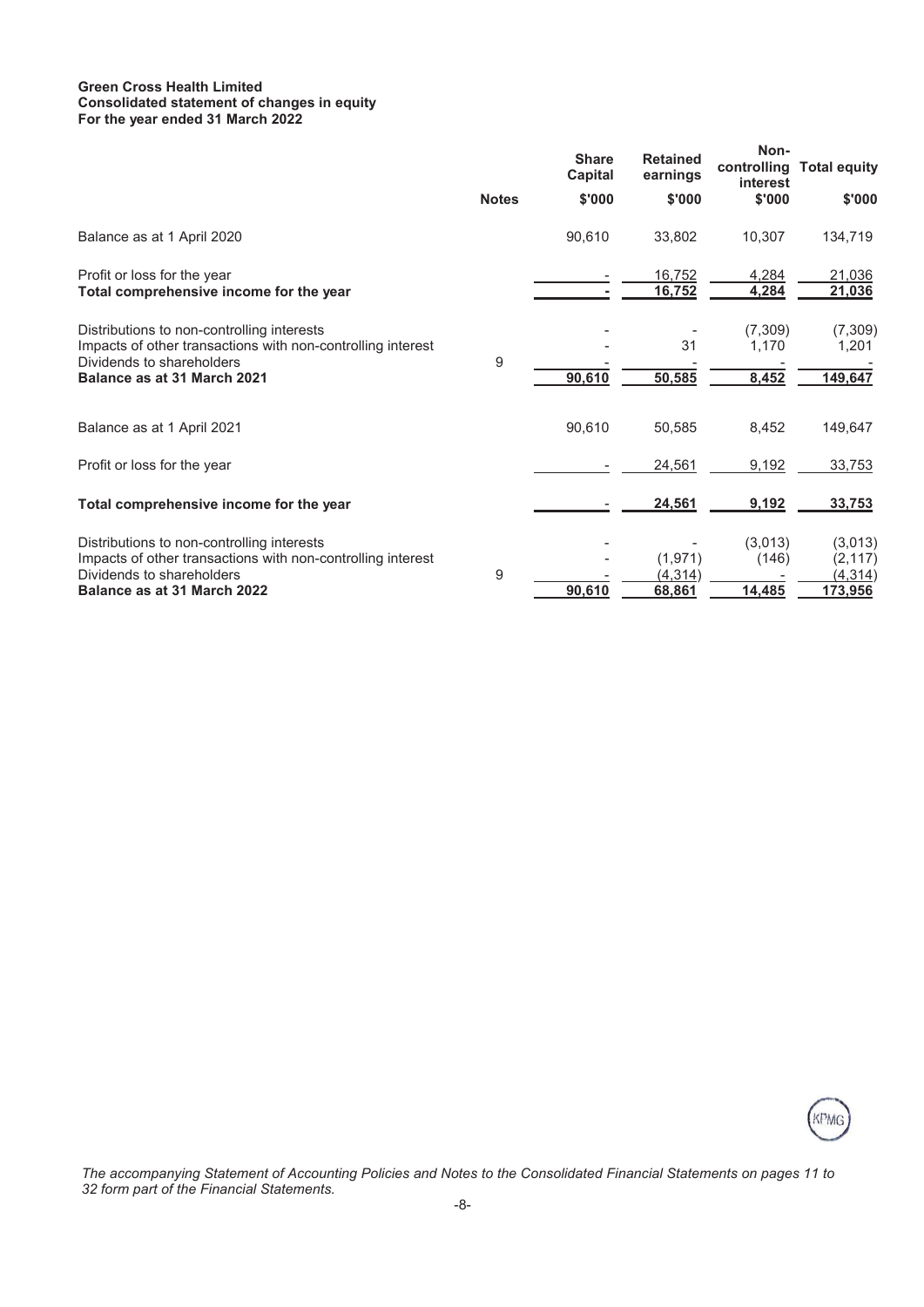#### **Green Cross Health Limited Consolidated statement of financial position As at 31 March 2022**

|                                                         | <b>Notes</b> | 2022<br>\$'000 | 2021<br>\$'000 |
|---------------------------------------------------------|--------------|----------------|----------------|
| <b>ASSETS</b>                                           |              |                |                |
| <b>Current assets</b>                                   |              |                |                |
| Cash and cash equivalents                               |              | 45,154         | 37,302         |
| Trade and other receivables                             | 10           | 47,310         | 38,933         |
| Inventories                                             |              | 32,165         | 30,388         |
| Income taxes refundable                                 | 10           |                | 1,831          |
| <b>Total current assets</b>                             |              | 124,629        | 108,454        |
| <b>Non-current assets</b>                               |              |                |                |
| Other receivables                                       | 10           | 2,127          |                |
| Property, plant and equipment                           | 11           | 19,729         | 19,517         |
| Right-of-use assets                                     | 12           | 84,045         | 76,355         |
| Intangible assets                                       | 13           | 159,806        | 140,815        |
| Deferred tax asset                                      | 14           | 13,719         | 12,018         |
| Investments accounted for using the equity method       | 15           | 4,720          | 7,724          |
| <b>Total non-current assets</b>                         |              | 284,146        | 256,429        |
| <b>Total assets</b>                                     |              | 408,775        | 364,883        |
| <b>LIABILITIES</b>                                      |              |                |                |
| <b>Current liabilities</b>                              |              |                |                |
| Trade payables and accruals                             | 16           | 113,302        | 106,177        |
| Income taxes payable                                    | 16           | 4,076          |                |
| <b>Borrowings</b>                                       | 17           | 1,908          | 2,035          |
| Lease liabilities                                       | 12           | 14,291         | 13,570         |
| <b>Total current liabilities</b>                        |              | 133,577        | 121,782        |
| <b>Non-current liabilities</b>                          |              |                |                |
| <b>Borrowings</b>                                       | 17           | 22,126         | 22,338         |
| Lease liabilities                                       | 12           | 79,116         | 71,116         |
| <b>Total non-current liabilities</b>                    |              | 101,242        | 93,454         |
| <b>Total liabilities</b>                                |              | 234,819        | 215,236        |
| <b>Net assets</b>                                       |              | 173,956        | 149,647        |
| <b>EQUITY</b>                                           |              |                |                |
| Share capital                                           |              | 90,610         | 90,610         |
| Retained earnings                                       |              | 68,861         | 50,585         |
| Total equity attributable to shareholders of the parent |              | 159,471        | 141,195        |
| Non-controlling interest                                |              | 14,485         | 8,452          |
| <b>Total equity</b>                                     |              | 173,956        | 149,647        |
|                                                         |              |                |                |



*The accompanying Statement of Accounting Policies and Notes to the Consolidated Financial Statements on pages 11 to 32 form part of the Financial Statements.*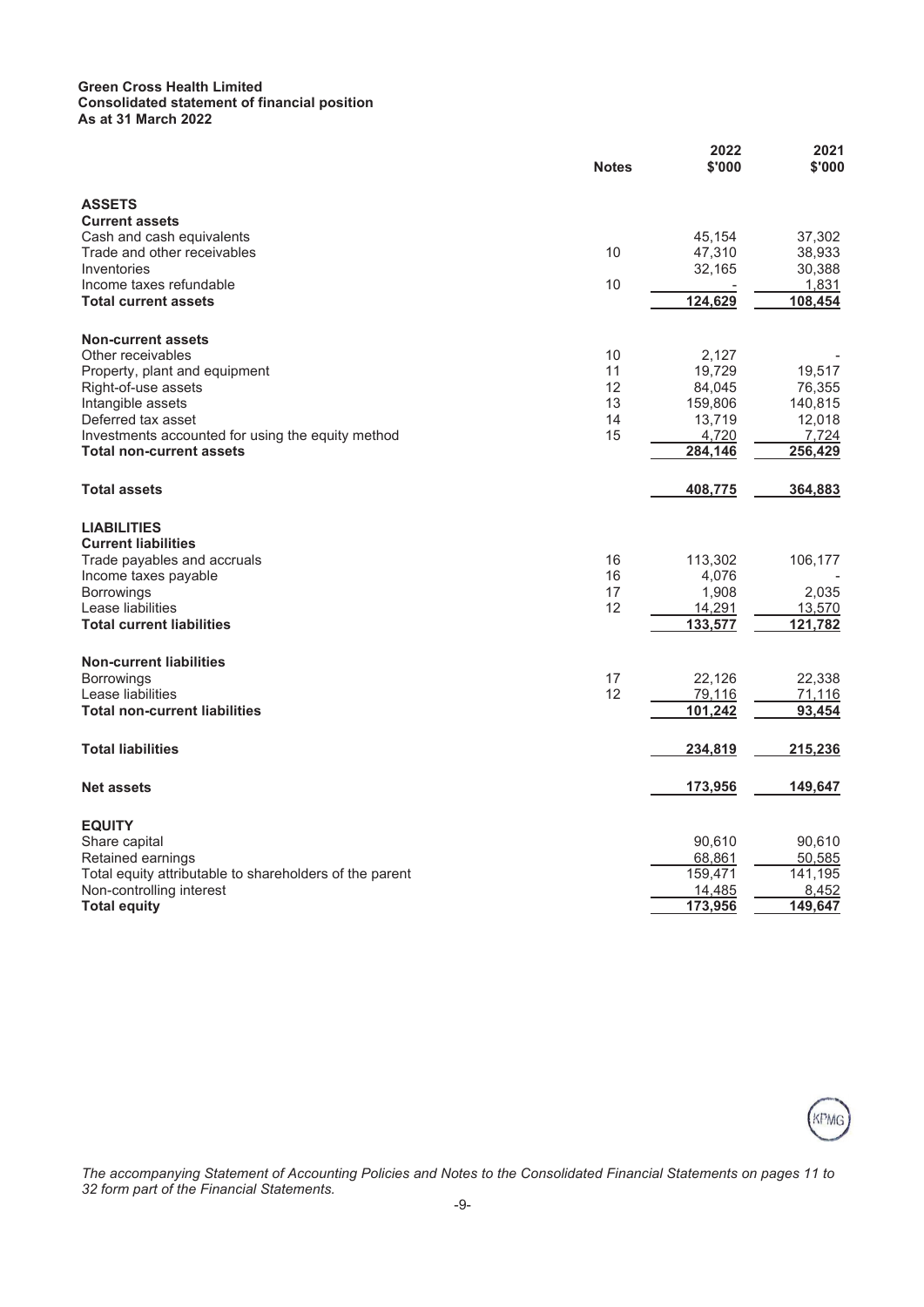#### **Green Cross Health Limited Consolidated statement of cash flows For the year ended 31 March 2022**

| Cash flows from operating activities<br>Dividends received<br>15<br>1,983<br>797<br>661,950<br>Receipts from customers<br>574,576<br>Interest received<br>78<br>84<br>(588,090)<br>(497, 800)<br>Payments to suppliers and employees<br>Income taxes paid<br>(10,086)<br>(6, 720)<br>18<br>Net cash inflow from operating activities<br>65,835<br>70,937<br>Cash flows from investing activities<br>Purchases of property, plant and equipment and software intangibles<br>(4,090)<br>(4, 971)<br>Acquisition of interests in equity accounted investments<br>15<br>(725)<br>(128)<br>Acquisition of interests in subsidiary and non-controlling interests<br>5<br>(17, 947)<br>(7,980)<br>Investments and loans<br>(2, 122)<br>(13,079)<br>Net cash outflow from investing activities<br>(24, 884)<br><b>Cash flows from financing activities</b><br>Proceeds from borrowings<br>5,314<br>2,712<br>Repayments of borrowings<br>(34, 812)<br>(5,967)<br>Payment of lease liabilities<br>(16, 108)<br>(14, 498)<br>Interest expense<br>(701)<br>(1,094)<br>(5,480)<br>Interest expense - leases<br>(5, 166)<br>Distributions to non-controlling interest<br>(2,035)<br>(1, 475)<br>9<br>Dividend paid<br>(4, 314)<br>(54, 333)<br>Net cash outflow from financing activities<br>(29.291)<br>11,660<br>Net increase in cash and cash equivalents<br>3,525<br>37,302<br>33,899<br>Cash and cash equivalents at the beginning of the financial year<br>5<br>Cash acquired: business combinations<br>(3,808)<br>(122)<br>Cash and cash equivalents at end of year<br>37,302<br>45,154<br>Reconciliation of closing cash and cash equivalents to the consolidated<br>statement of financial position:<br>Cash and cash equivalents<br>45,154<br>37,302<br>45.154<br>37,302<br><b>Closing cash and cash equivalents</b> | <b>Notes</b> | 2022<br>\$'000 | 2021<br>\$'000 |
|------------------------------------------------------------------------------------------------------------------------------------------------------------------------------------------------------------------------------------------------------------------------------------------------------------------------------------------------------------------------------------------------------------------------------------------------------------------------------------------------------------------------------------------------------------------------------------------------------------------------------------------------------------------------------------------------------------------------------------------------------------------------------------------------------------------------------------------------------------------------------------------------------------------------------------------------------------------------------------------------------------------------------------------------------------------------------------------------------------------------------------------------------------------------------------------------------------------------------------------------------------------------------------------------------------------------------------------------------------------------------------------------------------------------------------------------------------------------------------------------------------------------------------------------------------------------------------------------------------------------------------------------------------------------------------------------------------------------------------------------------------------------------------------------------------------|--------------|----------------|----------------|
|                                                                                                                                                                                                                                                                                                                                                                                                                                                                                                                                                                                                                                                                                                                                                                                                                                                                                                                                                                                                                                                                                                                                                                                                                                                                                                                                                                                                                                                                                                                                                                                                                                                                                                                                                                                                                  |              |                |                |
|                                                                                                                                                                                                                                                                                                                                                                                                                                                                                                                                                                                                                                                                                                                                                                                                                                                                                                                                                                                                                                                                                                                                                                                                                                                                                                                                                                                                                                                                                                                                                                                                                                                                                                                                                                                                                  |              |                |                |
|                                                                                                                                                                                                                                                                                                                                                                                                                                                                                                                                                                                                                                                                                                                                                                                                                                                                                                                                                                                                                                                                                                                                                                                                                                                                                                                                                                                                                                                                                                                                                                                                                                                                                                                                                                                                                  |              |                |                |
|                                                                                                                                                                                                                                                                                                                                                                                                                                                                                                                                                                                                                                                                                                                                                                                                                                                                                                                                                                                                                                                                                                                                                                                                                                                                                                                                                                                                                                                                                                                                                                                                                                                                                                                                                                                                                  |              |                |                |
|                                                                                                                                                                                                                                                                                                                                                                                                                                                                                                                                                                                                                                                                                                                                                                                                                                                                                                                                                                                                                                                                                                                                                                                                                                                                                                                                                                                                                                                                                                                                                                                                                                                                                                                                                                                                                  |              |                |                |
|                                                                                                                                                                                                                                                                                                                                                                                                                                                                                                                                                                                                                                                                                                                                                                                                                                                                                                                                                                                                                                                                                                                                                                                                                                                                                                                                                                                                                                                                                                                                                                                                                                                                                                                                                                                                                  |              |                |                |
|                                                                                                                                                                                                                                                                                                                                                                                                                                                                                                                                                                                                                                                                                                                                                                                                                                                                                                                                                                                                                                                                                                                                                                                                                                                                                                                                                                                                                                                                                                                                                                                                                                                                                                                                                                                                                  |              |                |                |
|                                                                                                                                                                                                                                                                                                                                                                                                                                                                                                                                                                                                                                                                                                                                                                                                                                                                                                                                                                                                                                                                                                                                                                                                                                                                                                                                                                                                                                                                                                                                                                                                                                                                                                                                                                                                                  |              |                |                |
|                                                                                                                                                                                                                                                                                                                                                                                                                                                                                                                                                                                                                                                                                                                                                                                                                                                                                                                                                                                                                                                                                                                                                                                                                                                                                                                                                                                                                                                                                                                                                                                                                                                                                                                                                                                                                  |              |                |                |
|                                                                                                                                                                                                                                                                                                                                                                                                                                                                                                                                                                                                                                                                                                                                                                                                                                                                                                                                                                                                                                                                                                                                                                                                                                                                                                                                                                                                                                                                                                                                                                                                                                                                                                                                                                                                                  |              |                |                |
|                                                                                                                                                                                                                                                                                                                                                                                                                                                                                                                                                                                                                                                                                                                                                                                                                                                                                                                                                                                                                                                                                                                                                                                                                                                                                                                                                                                                                                                                                                                                                                                                                                                                                                                                                                                                                  |              |                |                |
|                                                                                                                                                                                                                                                                                                                                                                                                                                                                                                                                                                                                                                                                                                                                                                                                                                                                                                                                                                                                                                                                                                                                                                                                                                                                                                                                                                                                                                                                                                                                                                                                                                                                                                                                                                                                                  |              |                |                |
|                                                                                                                                                                                                                                                                                                                                                                                                                                                                                                                                                                                                                                                                                                                                                                                                                                                                                                                                                                                                                                                                                                                                                                                                                                                                                                                                                                                                                                                                                                                                                                                                                                                                                                                                                                                                                  |              |                |                |
|                                                                                                                                                                                                                                                                                                                                                                                                                                                                                                                                                                                                                                                                                                                                                                                                                                                                                                                                                                                                                                                                                                                                                                                                                                                                                                                                                                                                                                                                                                                                                                                                                                                                                                                                                                                                                  |              |                |                |
|                                                                                                                                                                                                                                                                                                                                                                                                                                                                                                                                                                                                                                                                                                                                                                                                                                                                                                                                                                                                                                                                                                                                                                                                                                                                                                                                                                                                                                                                                                                                                                                                                                                                                                                                                                                                                  |              |                |                |
|                                                                                                                                                                                                                                                                                                                                                                                                                                                                                                                                                                                                                                                                                                                                                                                                                                                                                                                                                                                                                                                                                                                                                                                                                                                                                                                                                                                                                                                                                                                                                                                                                                                                                                                                                                                                                  |              |                |                |
|                                                                                                                                                                                                                                                                                                                                                                                                                                                                                                                                                                                                                                                                                                                                                                                                                                                                                                                                                                                                                                                                                                                                                                                                                                                                                                                                                                                                                                                                                                                                                                                                                                                                                                                                                                                                                  |              |                |                |
|                                                                                                                                                                                                                                                                                                                                                                                                                                                                                                                                                                                                                                                                                                                                                                                                                                                                                                                                                                                                                                                                                                                                                                                                                                                                                                                                                                                                                                                                                                                                                                                                                                                                                                                                                                                                                  |              |                |                |
|                                                                                                                                                                                                                                                                                                                                                                                                                                                                                                                                                                                                                                                                                                                                                                                                                                                                                                                                                                                                                                                                                                                                                                                                                                                                                                                                                                                                                                                                                                                                                                                                                                                                                                                                                                                                                  |              |                |                |
|                                                                                                                                                                                                                                                                                                                                                                                                                                                                                                                                                                                                                                                                                                                                                                                                                                                                                                                                                                                                                                                                                                                                                                                                                                                                                                                                                                                                                                                                                                                                                                                                                                                                                                                                                                                                                  |              |                |                |
|                                                                                                                                                                                                                                                                                                                                                                                                                                                                                                                                                                                                                                                                                                                                                                                                                                                                                                                                                                                                                                                                                                                                                                                                                                                                                                                                                                                                                                                                                                                                                                                                                                                                                                                                                                                                                  |              |                |                |
|                                                                                                                                                                                                                                                                                                                                                                                                                                                                                                                                                                                                                                                                                                                                                                                                                                                                                                                                                                                                                                                                                                                                                                                                                                                                                                                                                                                                                                                                                                                                                                                                                                                                                                                                                                                                                  |              |                |                |
|                                                                                                                                                                                                                                                                                                                                                                                                                                                                                                                                                                                                                                                                                                                                                                                                                                                                                                                                                                                                                                                                                                                                                                                                                                                                                                                                                                                                                                                                                                                                                                                                                                                                                                                                                                                                                  |              |                |                |
|                                                                                                                                                                                                                                                                                                                                                                                                                                                                                                                                                                                                                                                                                                                                                                                                                                                                                                                                                                                                                                                                                                                                                                                                                                                                                                                                                                                                                                                                                                                                                                                                                                                                                                                                                                                                                  |              |                |                |
|                                                                                                                                                                                                                                                                                                                                                                                                                                                                                                                                                                                                                                                                                                                                                                                                                                                                                                                                                                                                                                                                                                                                                                                                                                                                                                                                                                                                                                                                                                                                                                                                                                                                                                                                                                                                                  |              |                |                |
|                                                                                                                                                                                                                                                                                                                                                                                                                                                                                                                                                                                                                                                                                                                                                                                                                                                                                                                                                                                                                                                                                                                                                                                                                                                                                                                                                                                                                                                                                                                                                                                                                                                                                                                                                                                                                  |              |                |                |
|                                                                                                                                                                                                                                                                                                                                                                                                                                                                                                                                                                                                                                                                                                                                                                                                                                                                                                                                                                                                                                                                                                                                                                                                                                                                                                                                                                                                                                                                                                                                                                                                                                                                                                                                                                                                                  |              |                |                |



*The accompanying Statement of Accounting Policies and Notes to the Consolidated Financial Statements on pages 11 to 32 form part of the Financial Statements.*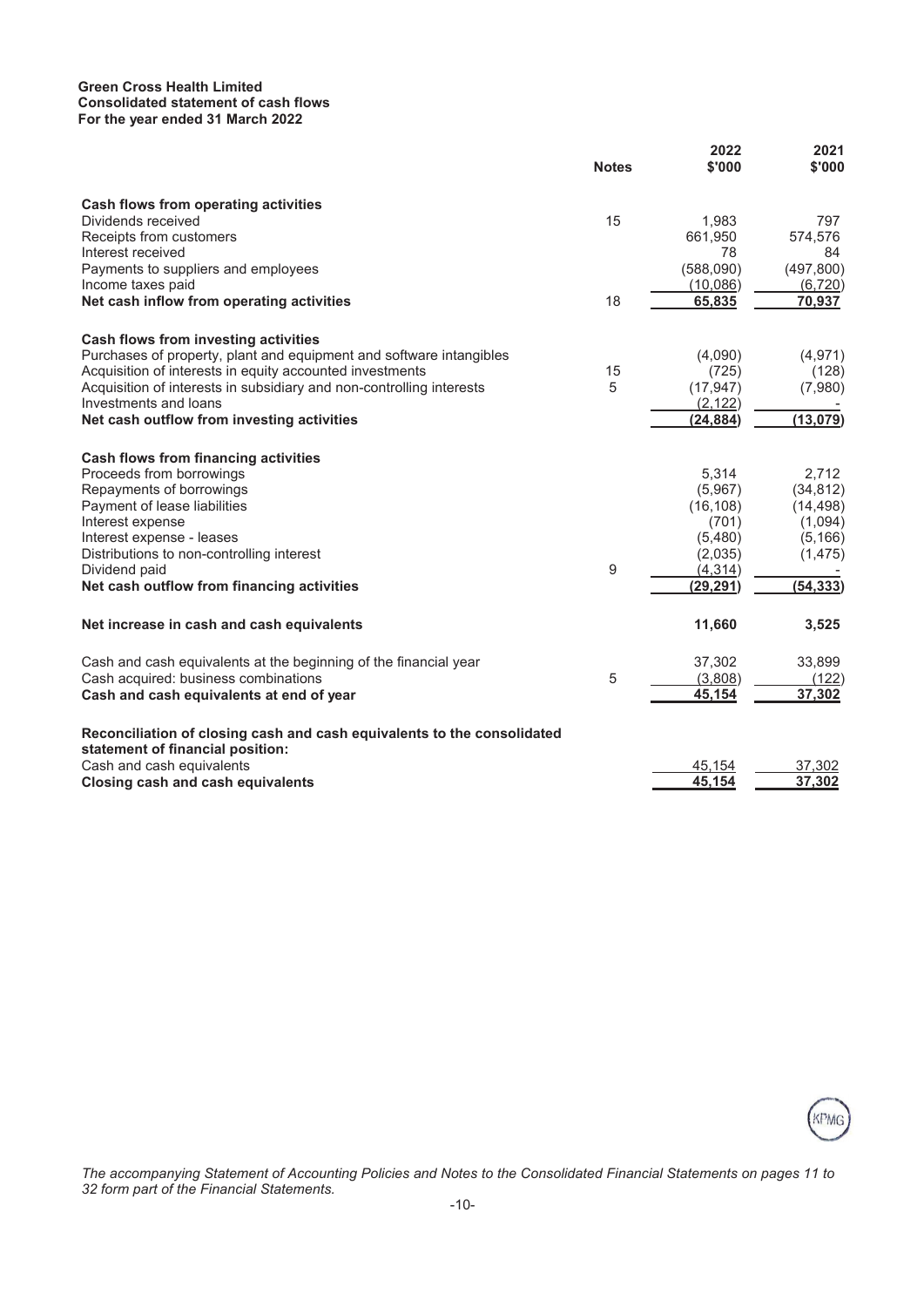# **1 Reporting Entity**

Green Cross Health Limited (the "Parent" or the "Company") is a New Zealand company registered under the Companies Act 1993 and is an FMC entity for the purposes of the Financial Reporting Act 2013 and the Financial Markets Conduct Act 2013. The Financial Statements have been prepared in accordance with these Acts. The Company is listed on the NZX Main Board ("NZX").

The consolidated financial statements of Green Cross Health Limited comprise the Parent, its subsidiaries, and its interest in associates and joint ventures (together referred to as the "Group").

# **2 Basis of preparation of financial statements**

#### **(a) Statement of compliance**

The financial statements have been prepared in accordance with New Zealand Generally Accepted Accounting Practice ("NZ GAAP"). They comply with New Zealand equivalents to International Financial Reporting Standards ("NZ IFRS"), and other applicable Financial Reporting Standards, and authoritative notices as appropriate for a Tier one for profit entity. They also comply with International Financial Reporting Standards.

The financial statements were approved by the Board of Directors on 26 May 2022.

#### **(b) Basis of measurement**

The financial statements of the Group are prepared under the historical cost basis unless otherwise noted within the specific accounting policies below.

#### **(c) Changes in accounting policy**

The Group has consistently applied the following accounting policies to all periods presented in these consolidated financial statements, except as mentioned below.

The IFRS Interpretations Committee released a decision in April 2021 which clarified how implementation costs incurred in cloud computing arrangements should be treated and whether they should be expensed as incurred, or capitalised. The impact of the decision, and subsequent framework has been assessed and adopted by the Group and it is not material to this set of consolidated financial statements.

#### **(d) Comparatives**

Where appropriate, comparative information has been reclassified to conform to the current period's presentation.

#### **(e) Functional and presentation currency**

These financial statements are presented in New Zealand dollars (\$), which is the functional currency of the entities of the Group. All financial information presented in New Zealand dollars has been rounded to the nearest thousand.

#### **(f) Significant estimates and judgments**

The preparation of financial statements in conformity with NZ IFRS requires the Directors to make judgments, estimates and assumptions that affect the application of policies and reported amounts of assets, liabilities, income and expenses. The estimates and associated assumptions are based on historical experience and various other factors that are believed to be reasonable under the circumstances, the results of which form the basis for making judgments about carrying values of some assets and liabilities. Actual results may differ from these estimates.

In authorising the financial statements for the year ended 31 March 2022, the Directors have ensured that the specific accounting policies necessary for the proper understanding of the financial statements have been disclosed, and that all accounting policies adopted are appropriate for the Group's circumstances and have been consistently applied throughout the year for all Group entities for the purposes of preparing the consolidated financial statements.

The estimates and underlying assumptions are reviewed on an ongoing basis. Revisions to accounting estimates are recognised in the period in which the estimate is revised if the revision affects only that period, or in the period of revision and future periods if the revision affects both current and future periods. Information about the significant areas of judgment exercised or estimation in applying accounting policies that have had a significant impact on the amounts recognised in the financial statements are described as follows: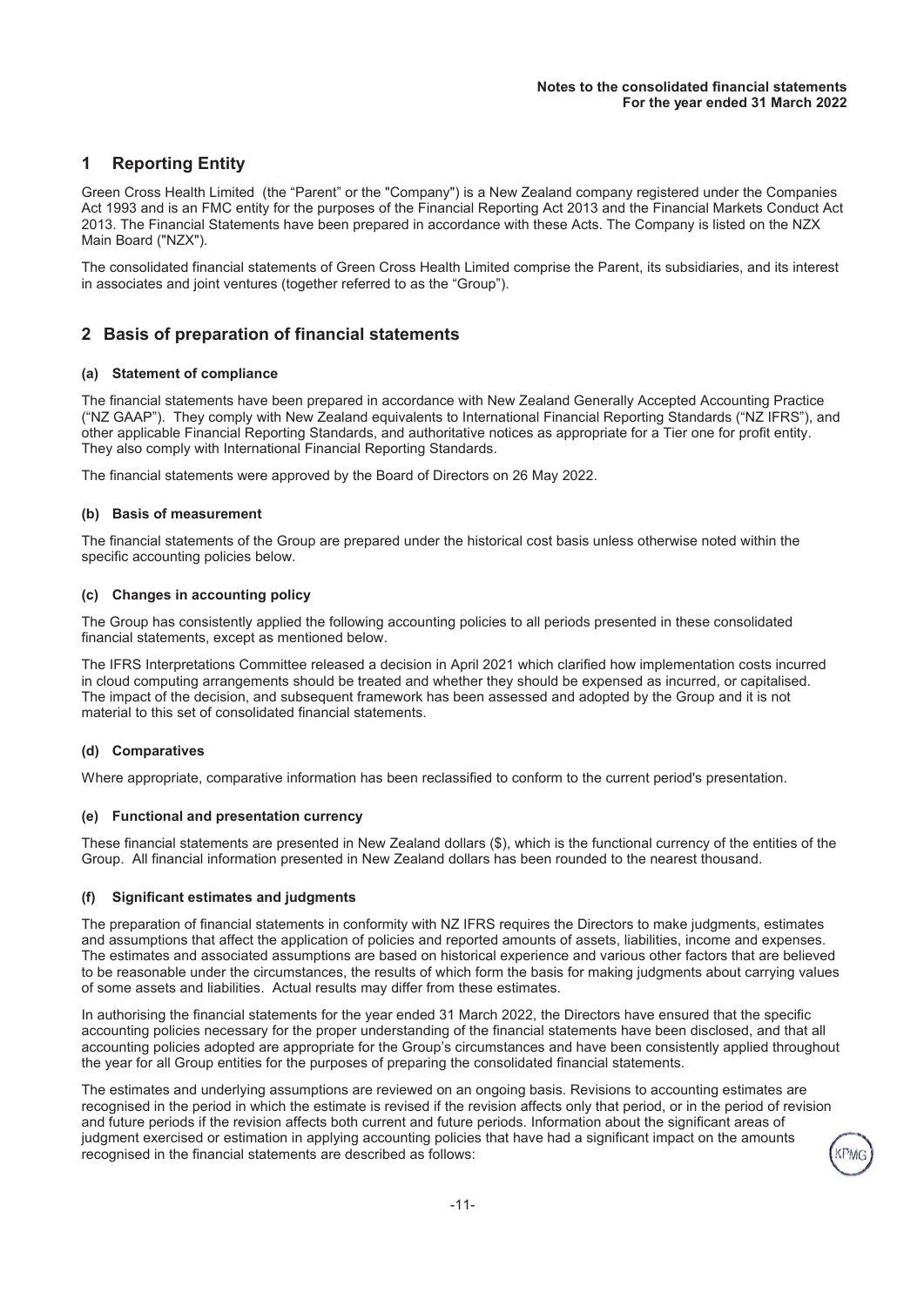# **2 Basis of preparation of financial statements (continued)**

# **(f) Significant estimates and judgments (continued)**

#### **(i) Classification of investments**

Classifying investments as either subsidiaries, associates or joint ventures requires the Directors to assess the degree of influence which the Group holds over the invested. In arriving at a conclusion the Directors take into account the constitutional structure of the invested, governance arrangements, current and future representation on the Board of Directors, and all other arrangements which might allow influence over the operating and financial policies of the invested.

#### **(ii) Impairment of goodwill and indefinite life intangible assets**

The carrying values of goodwill and intangible assets with an indefinite useful life, are assessed at least annually to ensure that they are not impaired. This assessment requires the Directors to estimate future cash flows to be generated by cash generating units to which goodwill and intangible assets with indefinite useful lives have been allocated. Estimating future cash flows entails making judgments including the expected rate of growth of revenues and expenses, margins and market shares to be achieved, and the appropriate rate to apply when discounting future cash flows. Note 13 of these financial statements provides more information on the assumptions the Directors have made in this area and the carrying values of goodwill and indefinite life intangible assets. As the outcomes in the next financial period may be different to the assumptions made, it is impracticable to predict the impact that could result in a material adjustment to the carrying amount.

#### **(iii) Accounting for leases under NZ IFRS 16**

In determining the right of use assets and lease liabilities a number of estimates and judgments have been made by management. These include determining the applicable incremental borrowing rates and assessment of the lease terms, including any rights of renewal and whether it is reasonably certain they will be exercised. See Note 12.

#### **(iv) COVID-19 pandemic**

On 17 August 2021, the New Zealand Government raised its Alert Level to 4 (full lockdown of non-essential services). A number of the Group's pharmacies, medical centres and its homecare operations continued to operate in a reduced capacity during level 4 due to the essential nature of their activities and the service they provide to the community.

The Board note the high level of business uncertainty that continues to exist in relation to the impacts of the COVID-19 pandemic including the possibility of business disruption and erosion of consumer spending. There are no provisions in these statements for the financial impacts of COVID-19.

#### **(g) Subsidiaries**

Subsidiaries are entities that are controlled by the Group. Control exists when the Group is exposed to, or has rights to, variable returns from its involvement in the investee and has the ability to affect those returns through its power over the investee. Power arises when the Group has existing rights to direct the relevant activities of the investee, i.e. those that significantly affect the investee's returns. Control is assessed on a continuous basis.

The Group consolidates the results of its subsidiaries from the date that control commences until the date on which control ceases. At such point as control ceases, it derecognises the assets, liabilities and any related non-controlling interests and other components of equity. Any interest retained in the former subsidiary is measured at fair value when control is lost.

The Group discontinues the use of the equity method from the date when the investment ceases to be an associate or a joint venture. At the date the equity method is discontinued, the difference between the carrying amount of the associate or a joint venture and the fair value of any retained interest and any proceeds from disposing of a part interest in the associate or a joint venture is included in the determination of the gain or loss on disposal of the associate or joint venture.

The Group's ownership interests in subsidiaries ranges from 25% to 100% (2021: 25% to 100%). The Group consolidates 32 out of 42 entities where it holds less than half of the voting rights. This is on the basis that the Group's contractual arrangements with these entities result in them meeting the definition of being subsidiaries as set out above.

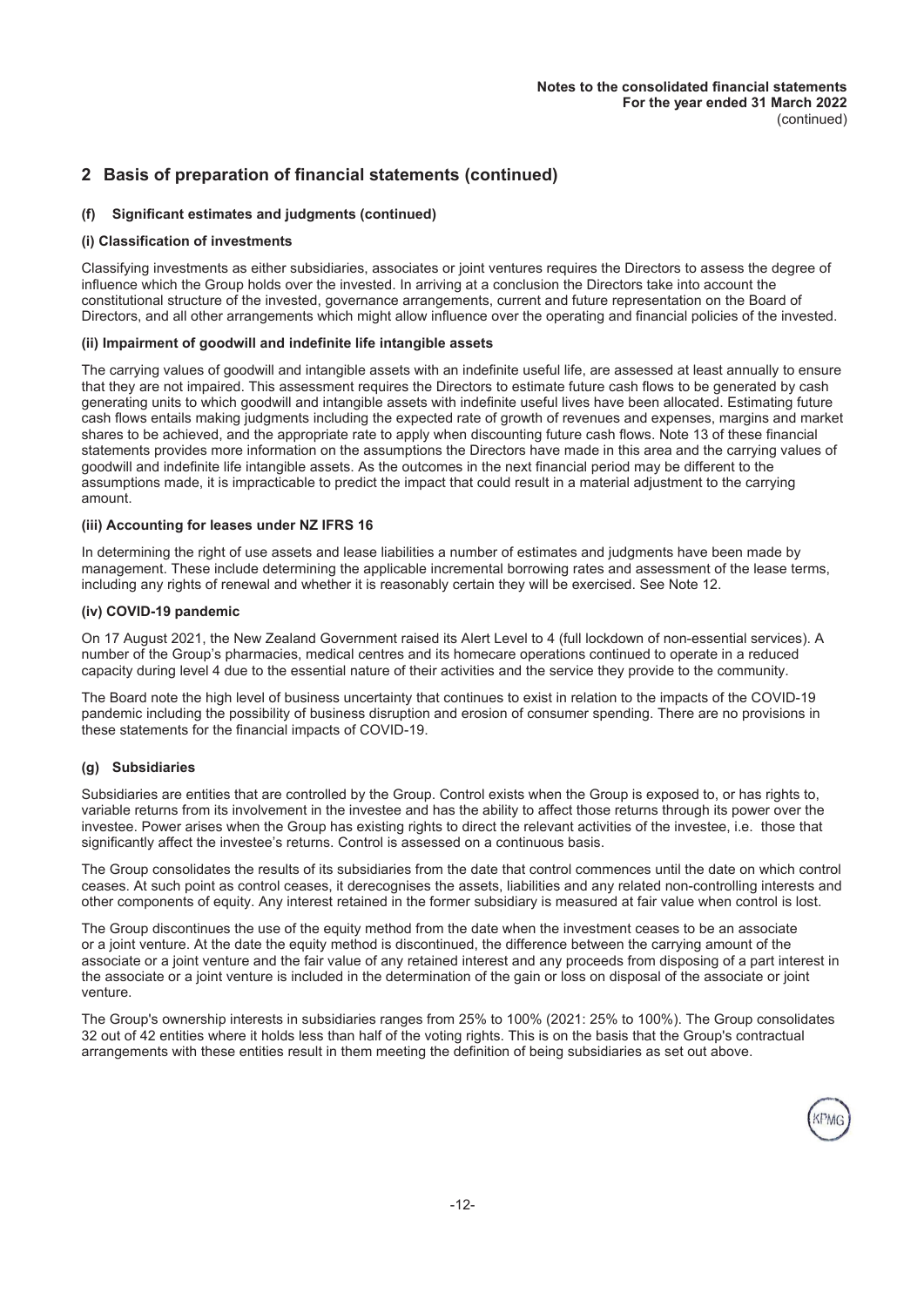# **2 Basis of preparation of financial statements (continued)**

#### **(h) Non-controlling interests**

Non-controlling interests are present ownership interests and are initially measured at either fair value or the noncontrolling interests' proportionate share of the acquiree's identifiable net assets. The choice of measurement basis is determined on a transaction-by-transaction basis. Under the proportionate interest method, goodwill is not attributed to the non-controlling interest and the Group recognises only its share of goodwill whereas under fair value, the non-controlling interest includes its proportionate share of goodwill.

Changes in the Group's interest in a subsidiary that do not result in a change in the control conclusion are accounted for as transactions with equity-holders in their capacity as equity holders.

While the group has 50 (2021: 45) subsidiaries with non-controlling interests, there are no subsidiaries with individually material non-controlling interest.

#### **(i) Transactions eliminated on consolidation**

Intra-group balances, and any unrealised income and expenses arising from intra-group transactions, are eliminated in preparing the consolidated financial statements. Unrealised gains arising from transactions with equity accounted investees are eliminated against the investment to the extent of the Group's interest in the investee. Unrealised losses are eliminated in the same way as unrealised gains, but only to the extent that there is no evidence of impairment.

#### **(j) Goods and Services Tax (GST)**

The statement of comprehensive income has been stated so that all components are exclusive of GST. All items in the statement of financial position are stated net of GST with the exception of receivables and payables, which include GST invoiced.

#### **(k) Statement of cash flows**

The statement of cash flows has been prepared using the direct method subject to the netting of certain cash flows.

Cash flows in respect of investments and borrowings that have been rolled-over under arranged banking facilities have been netted in order to provide meaningful disclosures.

Cash and cash equivalents comprise cash balances and call deposits. Bank overdrafts that are repayable on demand and form an integral part of the Group's cash management are included as a component of cash and cash equivalents for the purpose of the statement of cash flows.

Operating activities include all cash received from all revenue sources and all cash disbursed for all expenditure sources including taxation refunds or payments and other transactions that are not classified as investing or financing activities.

Investing activities reflect the acquisition and disposal of property, plant and equipment and intangibles, loans to associates, and investments in associates, subsidiaries and joint ventures.

Financing activities reflect changes in borrowings and equity.

#### **(l) Inventory**

Inventories are measured at the lower of cost and net realisable value. The cost of inventories is based on a weighted average principle, and includes expenditure incurred in acquiring the inventories, production or conversion costs and other costs incurred in bringing them to their existing location and condition.

#### **(m) Government grants**

Grants that compensate the Group for expenses incurred are recognised in profit and loss as other income on a systematic basis in the periods in which the expenses are recognised.

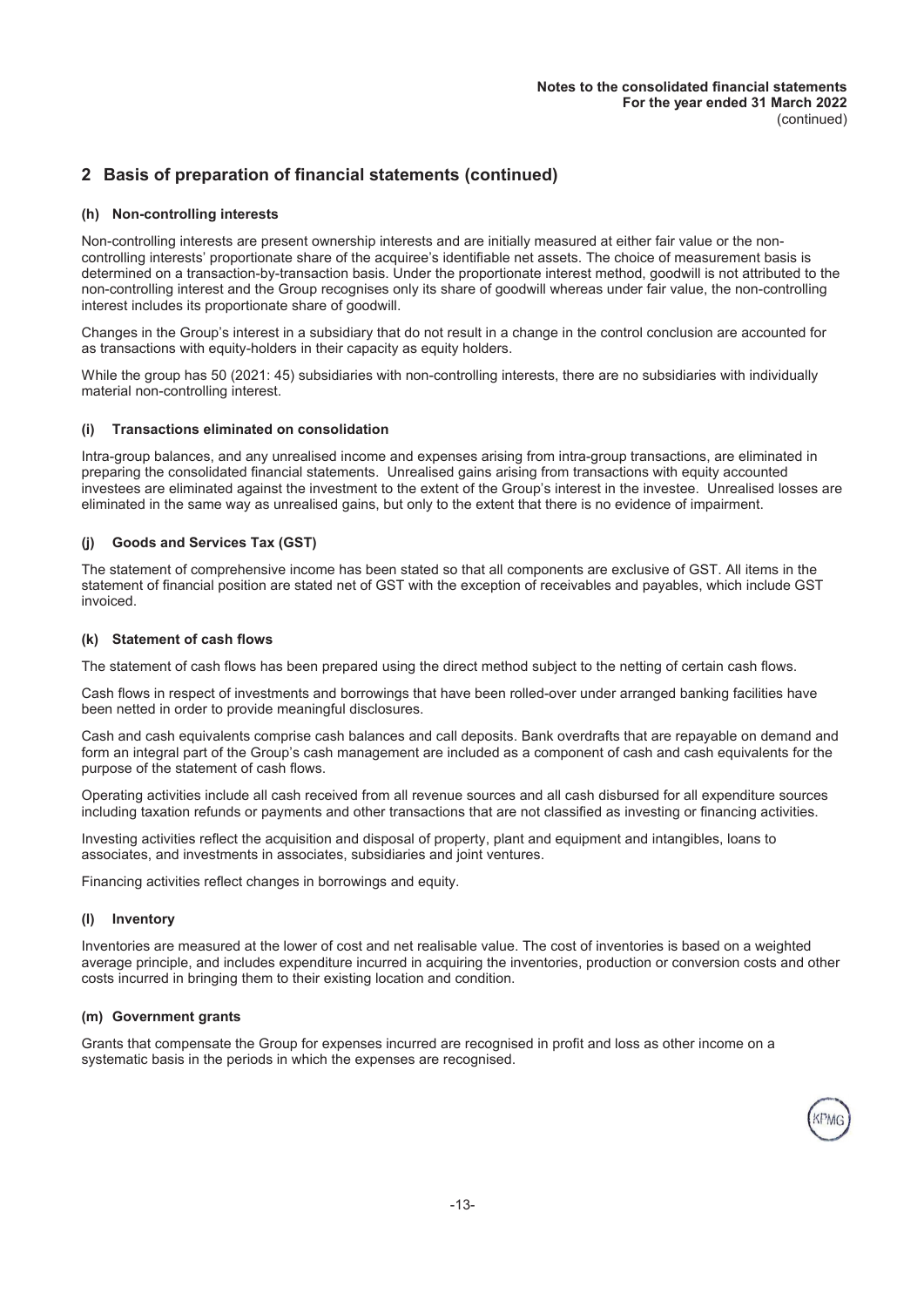# **3 New standards and interpretations issued and not yet effective**

A number of new standards, amendments to standards and interpretations are not yet effective for the year ended 31 March 2022. These have been assessed for applicability to the Group and the Directors have concluded that they will not have a significant impact on future financial statements, except for amendment to NZ IAS 1 Classification of Liabilities which was early adopted by the Group in the financial year ended 31 March 2020.

# **4 Segment reporting**

The Group has three reportable segments: pharmacy services, medical services and community health. The pharmacy services segment provides retail and dispensary services, the medical services segment provides GP, nursing and urgent care services and the community health segment provides in home and community care.

The Group's main operations are in the pharmacy industry providing pharmacy services through consolidated stores, equity accounted investments and franchise stores. The medical services segment includes fully owned and equity accounted medical centres, and support services provided to these medical centres, as well as medical centres outside the Group. The community health segment provides services direct to the community to support independent living.

The Board monitors the various revenue streams within each reportable segment separately however, they do not meet the criteria for separate disclosure due to the following:

- Aggregation of the operating segments within each reportable segment is consistent with the core principle of NZ IFRS 8, i.e. aggregating will not distort the interpretation of the financial statements for the users;
- The operating segments within each reportable segment share the same economic characteristics; and
- The nature of the products and services, and the nature of the regulatory environment are the same for the operating segments.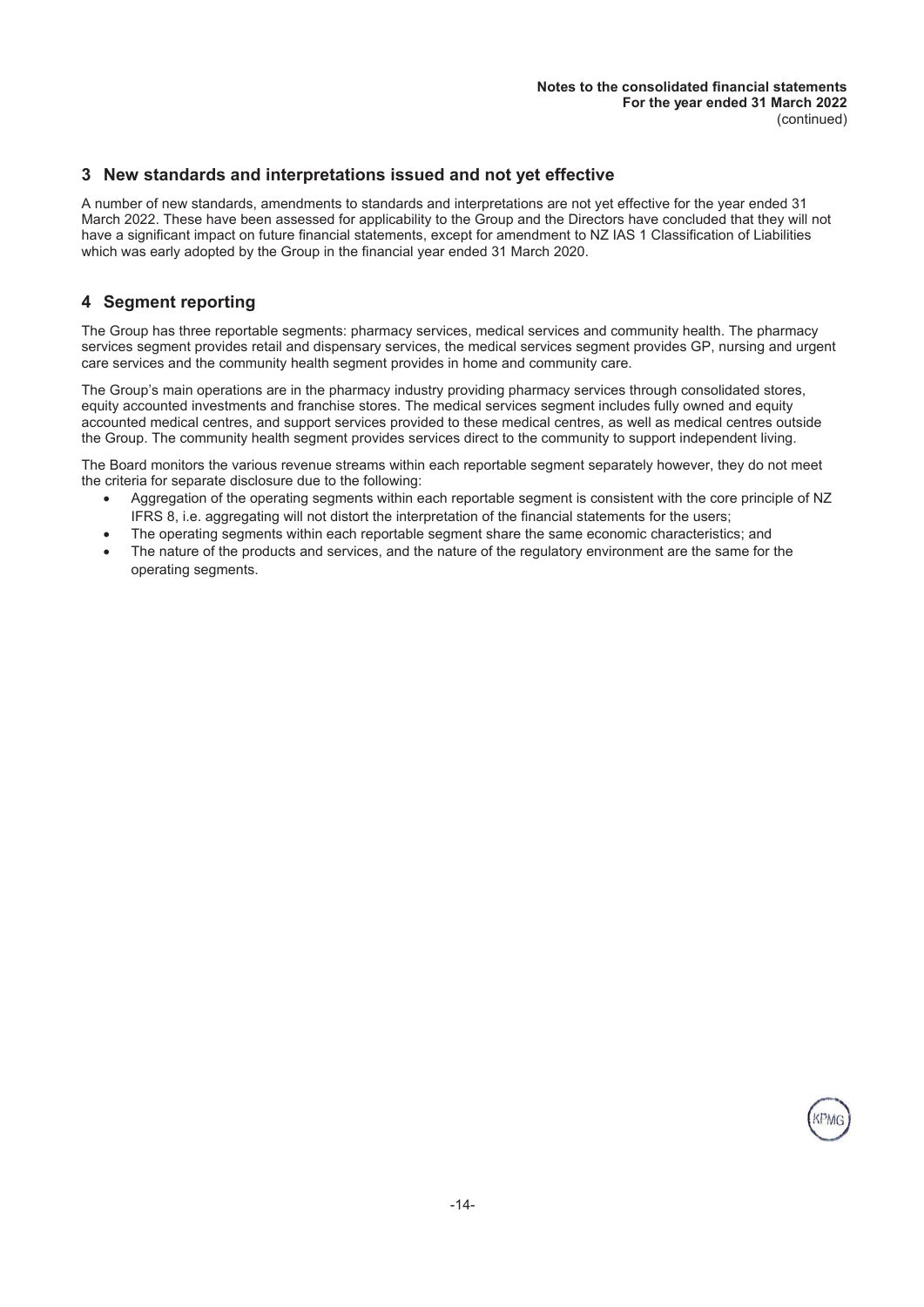# **4 Segment reporting (continued)**

#### **Operating segments**

*Information about reportable segments*

|                                                                                                                                                                                                                                                                                                   | <b>Notes</b> | <b>Pharmacy</b><br><b>Services</b><br>\$'000          | <b>Medical</b><br><b>Services</b><br>\$'000     | <b>Community</b><br><b>Health</b><br>\$'000 | Corporate<br>\$'000        | Total<br>\$'000                                                                                 |
|---------------------------------------------------------------------------------------------------------------------------------------------------------------------------------------------------------------------------------------------------------------------------------------------------|--------------|-------------------------------------------------------|-------------------------------------------------|---------------------------------------------|----------------------------|-------------------------------------------------------------------------------------------------|
| <b>March 2022</b><br>External revenues<br>Other income*<br><b>Total Revenue</b><br>Cost of products sold<br>Employee benefit expense                                                                                                                                                              | 6.1          | 364,477<br>2,636<br>367,113<br>(209,995)<br>(72, 641) | 110,551<br>421<br>110,972<br>(169)<br>(77, 156) | 191,600<br>642<br>192,242<br>(178, 223)     |                            | 666,628<br>3,699<br>670,327<br>(210, 164)<br>(328, 020)                                         |
| Lease expenses<br>Other expenses**                                                                                                                                                                                                                                                                |              | (77)<br>(30, 422)                                     | (313)<br>(13, 562)                              | (174)<br>(6, 324)                           | (3, 281)                   | (564)<br>(53, 589)                                                                              |
| Depreciation and amortisation<br>Depreciation - leases<br>Impairment                                                                                                                                                                                                                              |              | (5,599)<br>(11, 858)<br>(841)                         | (1, 471)<br>(4,049)                             | (391)<br>(1,526)                            |                            | (7, 461)<br>(17, 433)<br>(841)                                                                  |
| Share of equity accounted net<br>earnings<br><b>Segment Profit</b><br>Interest income<br>Interest expense<br>Interest expense - leases<br><b>Profit before tax</b><br>Tax expense<br>Profit after tax<br>Non-controlling interest<br>Net Profit attributable to the<br>shareholders of the parent |              | 174<br>35,854                                         | 1,719<br>15,971                                 | 5,604                                       | (3, 281)                   | 1,893<br>54,148<br>78<br>(701)<br>(5,480)<br>48,045<br>(14,292)<br>33,753<br>(9, 192)<br>24,561 |
| Reportable segment assets<br>Reportable segment liabilities                                                                                                                                                                                                                                       |              | 280,405<br>133,733                                    | 90,066<br>74,164                                | 49.382<br>38,000                            | (11,078)<br>$(11,078)$ *** | 408,775<br>234,819                                                                              |

**Pharmacy**

*\*Other income includes:*

 *Government wage subsidies and resurgence support payments received of \$1.9m within Pharmacy Services and \$0.6m in Community Health.*

*Gain on step acquisitions, \$0.7m within Pharmacy Services and \$0.4m within Medical Services.*

*\*\*Other expenses within Corporate includes one-off transaction costs of \$1.4m associated with the process to acquire Tamaki Health. Green Cross Health along with its consortium partner formally withdrew from the process in November 2021.*

*\*\*\*Intersegmental elimination.*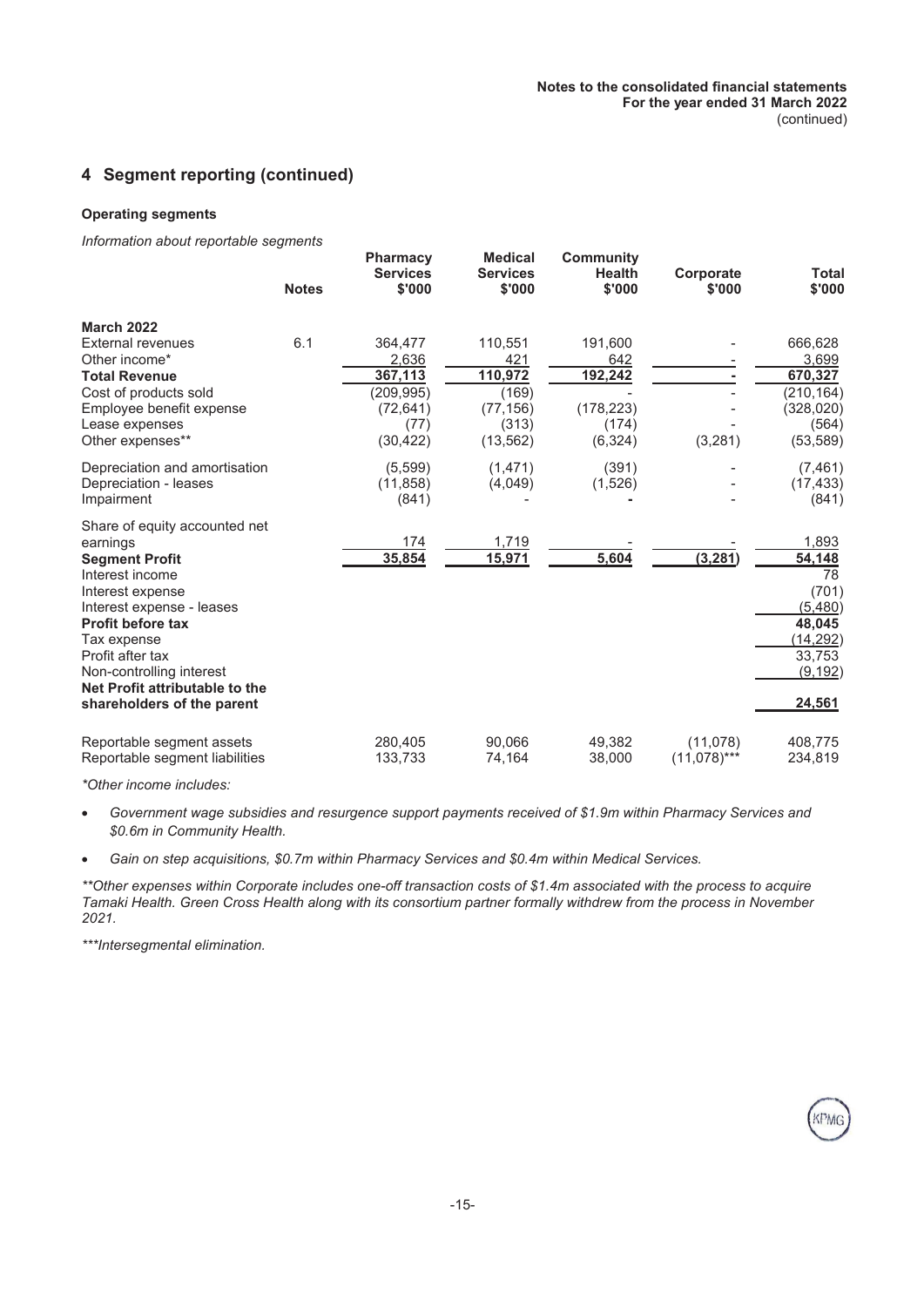# **4 Segment reporting (continued)**

|                                                                                                                                                                                                                                                                                                   | <b>Note</b> | <b>Pharmacy</b><br><b>Services</b><br>\$'000                                  | <b>Medical</b><br><b>Services</b><br>\$'000                | <b>Community</b><br><b>Health</b><br>\$'000                  | Corporate<br>\$'000         | <b>Total</b><br>\$'000                                                                            |
|---------------------------------------------------------------------------------------------------------------------------------------------------------------------------------------------------------------------------------------------------------------------------------------------------|-------------|-------------------------------------------------------------------------------|------------------------------------------------------------|--------------------------------------------------------------|-----------------------------|---------------------------------------------------------------------------------------------------|
| <b>March 2021</b><br><b>External revenues</b><br>Other income*<br><b>Total Revenue</b><br>Cost of products sold<br>Employee benefit expense<br>Lease expenses<br>Other expenses                                                                                                                   | 6.1         | 307,743<br>9,095<br>316,838<br>(188,007)<br>(59, 233)<br>(2,004)<br>(26, 825) | 81,687<br>466<br>82,153<br>(58, 779)<br>(143)<br>(10, 943) | 170,181<br>1,230<br>171,411<br>(159, 281)<br>(60)<br>(5,706) | (2,084)                     | 559,611<br>10.791<br>570,402<br>(188,007)<br>(277, 293)<br>(2,207)<br>(45, 558)                   |
| Depreciation and amortisation<br>Depreciation - leases<br>Impairment                                                                                                                                                                                                                              |             | (6, 233)<br>(10, 507)<br>(197)                                                | (1,042)<br>(3,015)                                         | (785)<br>(1,816)<br>(45)                                     |                             | (8,060)<br>(15, 338)<br>(242)                                                                     |
| Share of equity accounted net<br>earnings<br><b>Segment Profit</b><br>Interest income<br>Interest expense<br>Interest expense - leases<br><b>Profit before tax</b><br>Tax expense<br>Profit after tax<br>Non-controlling interest<br>Net Profit attributable to the<br>shareholders of the parent |             | 314<br>24,146                                                                 | 1,091<br>9,322                                             | 3,718                                                        | (2,084)                     | 1,405<br>35,102<br>84<br>(1,094)<br>(5, 166)<br>28,926<br>(7,890)<br>21,036<br>(4, 284)<br>16,752 |
| Reportable segment assets<br>Reportable segment liabilities                                                                                                                                                                                                                                       |             | 269,998<br>136,936                                                            | 64,181<br>54,454                                           | 41,807<br>34,949                                             | (11, 103)<br>$(11, 103)$ ** | 364,883<br>215,236                                                                                |

*\*Other income includes government wage subsidies received of \$9.1m within Pharmacy Services, \$0.5m Medical Services and \$1.2m Community Health.*

*\*\*Intersegmental elimination*

**SPMC**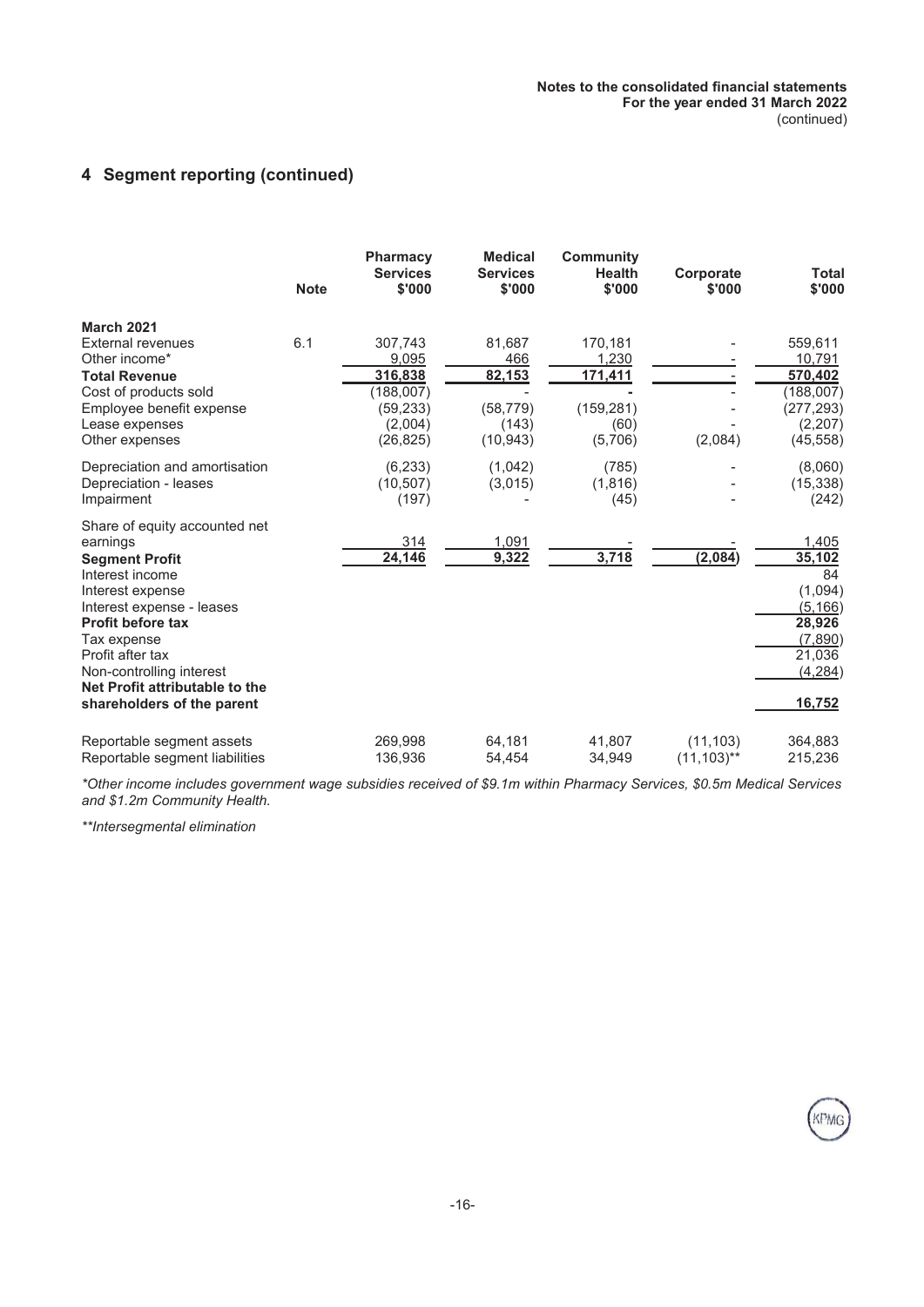# **5 Business combinations**

Business combinations acquired during the year include; Apollo Medical Limited, Darfield Medical Centre Limited, Gain Health Centre Limited, Muritai Health Centre Limited, Mt Wellington Health Centre, Wakatipu Medical Centre, Onehunga Medical Pharmacy (2022) Limited, Katikati & Katikati Health Pharmacies, Whakatane Pharmacies 2021 Limited, The Doctors (Napier) Limited, Silverstream Health Centre Limited and Walls & Roche Royal Oak Pharmacy Limited. None of these acquisitions are individually material to the Group's result.

|                                                                   | Carrying<br>Value<br>\$'000 | <b>Fair value</b><br>\$'000 |
|-------------------------------------------------------------------|-----------------------------|-----------------------------|
| Identifiable assets acquired and liabilities assumed              |                             |                             |
| Total assets                                                      | 13,461                      | 13,461                      |
| <b>Total liabilities</b>                                          | (9,815)                     | (9,815)                     |
| Identifiable net assets                                           | 3,646                       | 3,646                       |
| <b>Consideration transferred</b>                                  |                             |                             |
| Satisfied by:<br>Cash consideration                               |                             | 17,947                      |
| Deferred consideration                                            |                             | 648                         |
| Effect of step acquisitions                                       |                             | 3,816                       |
| <b>Total consideration</b>                                        |                             | 22,411                      |
| Less cash acquired (included in assets above)                     |                             | (3,808)                     |
| <b>Net consideration</b>                                          |                             | 18,603                      |
| Goodwill                                                          |                             |                             |
| Goodwill recognised as result of the acquisitions are as follows: |                             |                             |
| Total consideration                                               |                             | 22,411                      |
| Identifiable net assets                                           |                             | (3,646)                     |
| Goodwill                                                          |                             | 18,765                      |

The amount of revenue included in the consolidated statement of comprehensive income is \$33.0 million with a net profit after tax of \$3.2 million in respect of the entities acquired during the year.

If the acquisitions had occured on 1 April 2021, management estimates that consolidated operating revenue would have been \$699.6m, and consolidated profit after tax for the year would have been \$37.4m.

# **6 Operating performance**

#### **6.1 Revenue**

| Revenue from contracts with customers | 2022<br>\$'000 | 2021<br>\$'000 |
|---------------------------------------|----------------|----------------|
| Pharmacy retail and dispensary        | 305.738        | 280,553        |
| Other pharmacy services               | 58.739         | 27.190         |
| <b>Medical services</b>               | 110.551        | 81.687         |
| Community health                      | 191,600        | 170,181        |
|                                       | 666,628        | 559,611        |

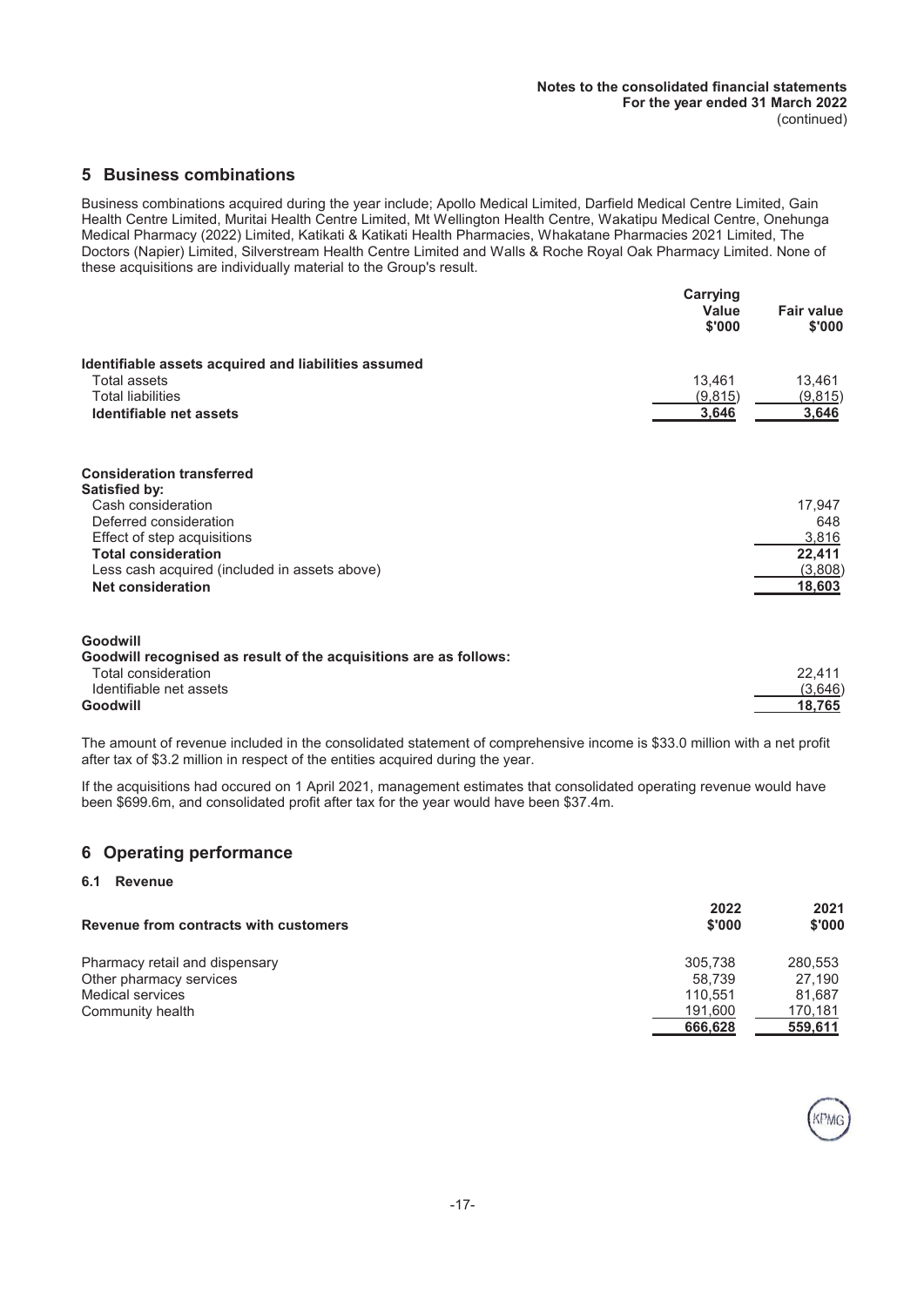# **6 Operating performance (continued)**

#### **Disaggregation of contract revenue**

|                                                                                                                      |                                              | <b>Reportable segments</b>                  |                                                                |                               |
|----------------------------------------------------------------------------------------------------------------------|----------------------------------------------|---------------------------------------------|----------------------------------------------------------------|-------------------------------|
|                                                                                                                      | <b>Pharmacy</b><br><b>Services</b><br>\$'000 | <b>Medical</b><br><b>Services</b><br>\$'000 | <b>Community</b><br><b>Health</b><br><b>Services</b><br>\$'000 | Total<br>\$'000               |
| Year ended 31 March 2022<br>Timing of revenue recognition<br>Transferred at a point in time<br>Transferred over time | 349.274<br>15,203<br>364,477                 | 44.438<br>66,113<br>110,551                 | 130.782<br>60,818<br>191,600                                   | 524,494<br>142,134<br>666,628 |
| Year ended 31 March 2021<br>Timing of revenue recognition<br>Transferred at a point in time<br>Transferred over time | 297.936<br>9,807<br>307,743                  | 33,516<br>48,171<br>81,687                  | 121,258<br>48,923<br>170,181                                   | 452,710<br>106,901<br>559,611 |

#### **Pharmacy retail and dispensing services**

Pharmacy retail and dispensary services include retail sales, dispensing, professional advisory and care services. For all these services control is considered to pass to the customer at the point when the customer can use or otherwise benefit from the goods and services. For retail sales, control passes at point of sale. Retail sales are predominantly by credit card, debit card or in cash.

The Group operates its own Living Rewards loyalty programme. When a retail sale is made and points are earned, the resulting revenue is allocated between the loyalty programme and the other components of the sale. The amount allocated to the loyalty programme is deferred, and is recognised as revenue when the points are redeemed under the terms of the programme or when it is no longer probable that the points under the programme will be redeemed.

#### **Other pharmacy services**

These mainly include franchise fees, supplier income and other service revenue. Control for franchise services pass over time as the services are delivered over the term of the franchise agreement. Payment terms for franchise fees is generally 20 to 30 days. Supplier income is earned, as promotional services are rendered over a specified time period by the Group. Payment terms are generally 20 to 30 days.

#### **Medical services**

Medical services include capitation and health services and patient fees. Control for capitation and health services passes over time as the healthcare services are delivered to the patient over a certain time period. Payments terms are generally 20 to 30 days. Patient fees are earned at a point in time. Control passes to the customer when service has been delivered to a customer. Patient fees are predominantly by credit card, debit card or in cash.

#### **Community Health services**

Community Health services consist primarily of community health and support services. Control passes to the customer as the services are delivered and simultaneously consumed by the customer. Payment terms are generally 30 to 60 days.

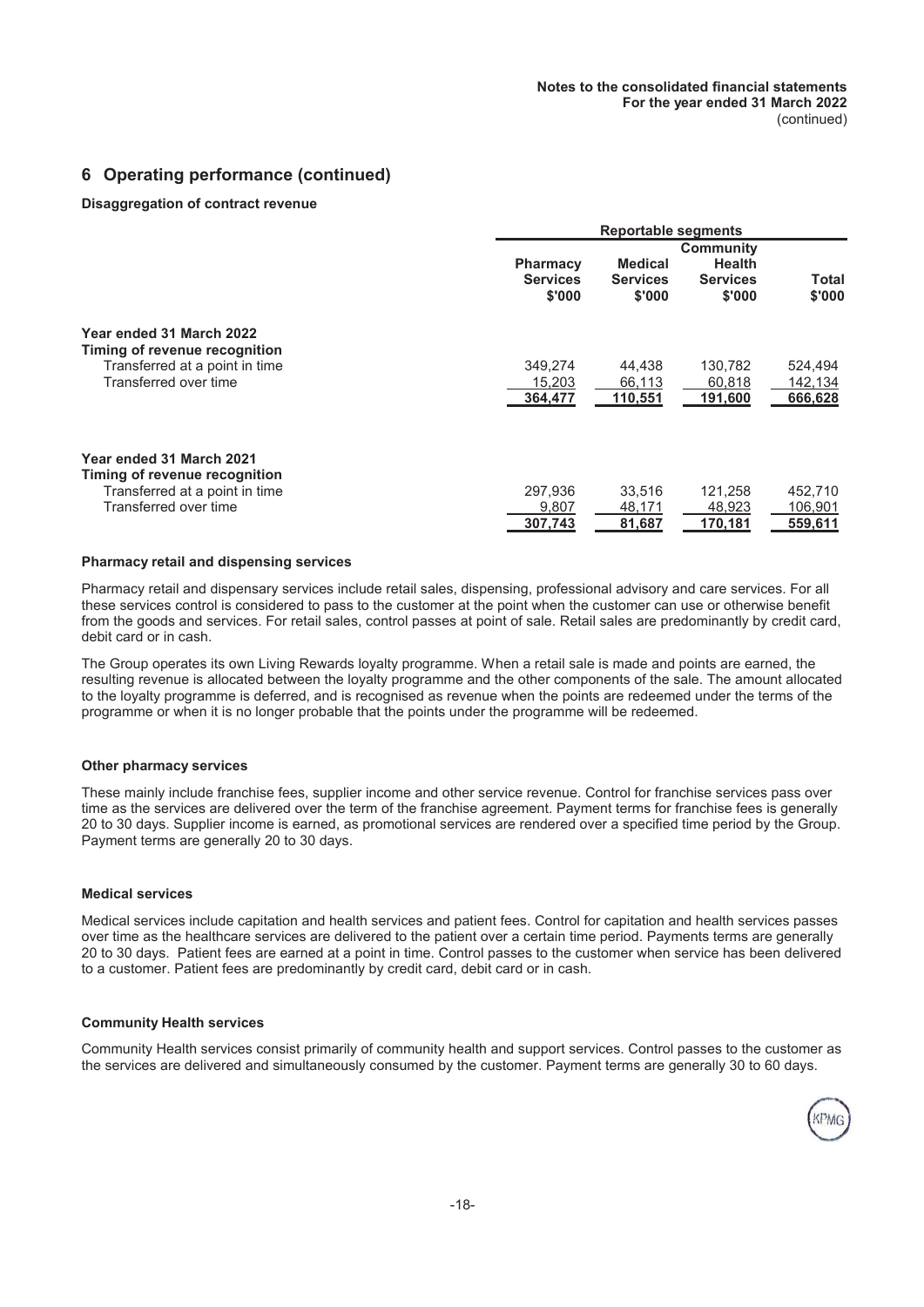# **6 Operating performance (continued)**

#### **Contract assets and contract liabilities**

Current contract assets represent revenue where the service has been provided but not yet invoiced to the customer. When the customer has been invoiced, any outstanding balances are included in receivables. Contract liabilities reflect payments received for services that have not yet been provided and the payments will be recognised as revenue over time.

Costs directly related to the acquisition of a contract or renewal of an existing contract are capitalised and amortised over the life of the contract. Cost relating to fulfilling a contract are only capitalised if they meet the recognition criteria under NZ IFRS 15. Costs incurred in obtaining a contract are only capitalised to the extent they are incremental.

#### **Contract balances**

The following table provides information, about receivables, contract assets and contract liabilities from contracts with customers:

|                                                                     | 31 Mar 2022<br>\$'000 | 31 Mar 2021<br>\$'000 |
|---------------------------------------------------------------------|-----------------------|-----------------------|
| Trade receivables which are included in trade and other receivables | 31.066                | 24.180                |
| Contract assets                                                     | 16.124                | 13.834                |
| Contracts liabilities                                               | (10.786)              | (7.994)               |

Significant changes in the contract assets and the contract liabilities during the period are as follows:

|                                                                                                          | 2022<br><b>Contract</b><br><b>Assets</b> | 2022<br><b>Contract</b><br>liabilities | 2021<br><b>Contract</b><br><b>Assets</b> | 2021<br><b>Contract</b><br>liabilities |
|----------------------------------------------------------------------------------------------------------|------------------------------------------|----------------------------------------|------------------------------------------|----------------------------------------|
| Revenue recognised that was included in the contract<br>liability balance at the beginning of the period |                                          | 7.994                                  | ۰                                        | 6.019                                  |
| Transfer from contract assets recognised at the<br>beginning of the period to receivables                | 13.834                                   |                                        | 14.273                                   |                                        |

As at 31 March 2022, the amount of revenue deferred and recognised as a contract liability for the loyalty programme is \$7.5m (2021: \$7.2m). This will be recognised as revenue as the loyalty points are redeemed or expire, which is expected to occur over the next fifteen months.

#### **6.2 Operating expenditure**

|                                                               | 2022<br>\$'000 | 2021<br>\$'000 |
|---------------------------------------------------------------|----------------|----------------|
| Cost of products sold                                         | 210.164        | 188.007        |
| Employee benefit expense                                      | 328,020        | 277,293        |
| Lease expenses                                                | 564            | 2,207          |
| Other expenses                                                | 51,800         | 44.070         |
| Audit fees                                                    | 250            | 244            |
| Other services provided by auditors                           | 226            | 124            |
| Directors' fees in respect of the parent company              | 450            | 411            |
| Directors' fees in respect of the subsidiary companies        | 224            | 224            |
| Bad debts written off and movement in doubtful debt provision | 639            | 485            |
|                                                               | 592,337        | 513,065        |
| <b>Auditor's remuneration to KPMG comprises:</b>              |                |                |
| Annual audit of financial statements                          | 250            | 229            |
| Annual audit of financial statements - Prior year             |                | 15             |
|                                                               | 250            | 244            |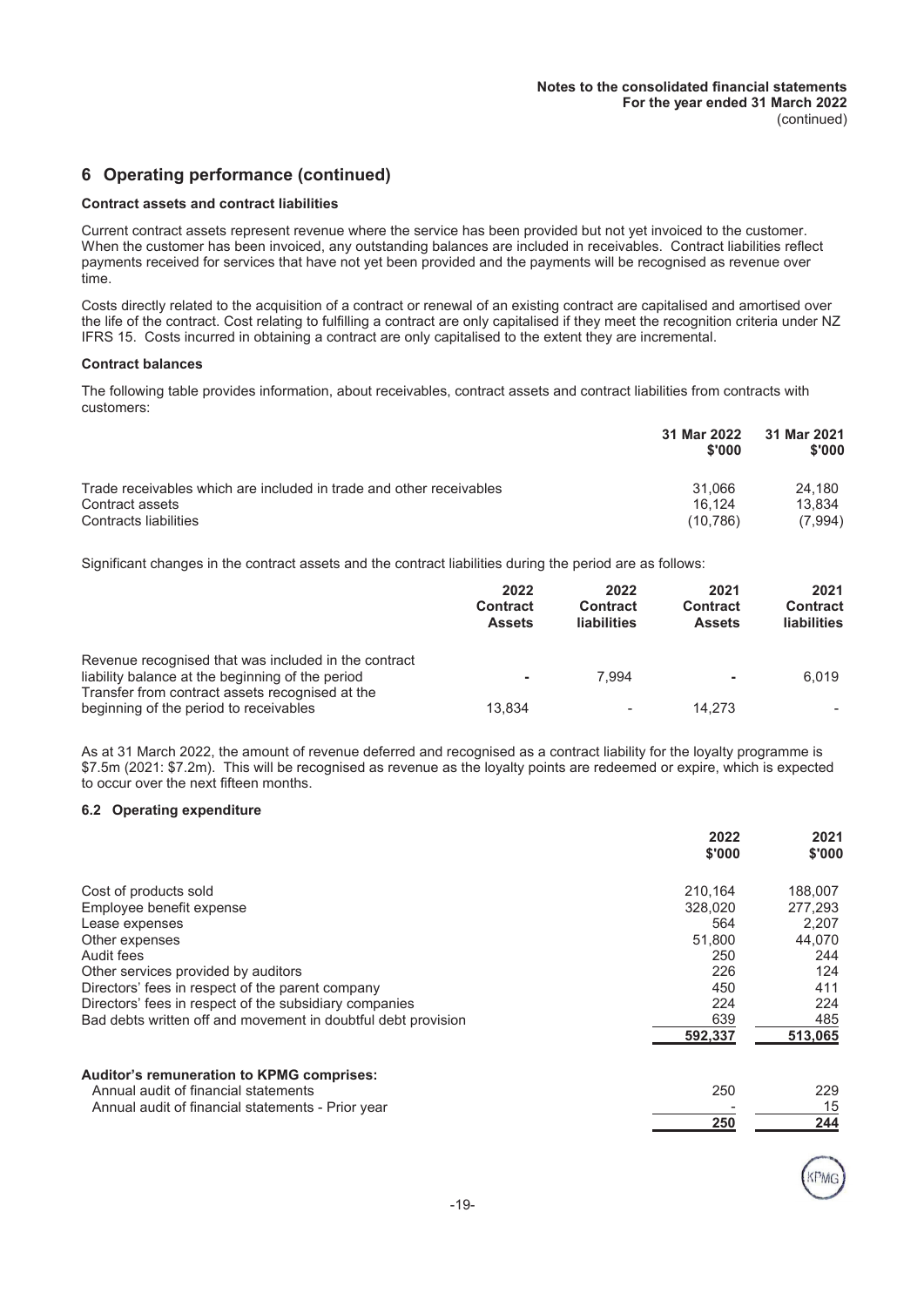# **6 Operating performance (continued)**

|                                      | 2022   | 2021   |
|--------------------------------------|--------|--------|
|                                      | \$'000 | \$'000 |
| Other services provided by auditors: |        |        |
| <b>Taxation services</b>             | 224    | 124    |
| Other services                       | $\sim$ |        |
|                                      | 226    | 124    |

Taxation services relate to compliance and related services, and tax support associated with the Tamaki Health process. Other services relates to cyber security testing.

### **7 Income tax expense**

|                                | <b>Notes</b> | 2022<br>\$'000 | 2021<br>\$'000 |
|--------------------------------|--------------|----------------|----------------|
| Current tax expense            |              | (15.993)       | (3,853)        |
| Deferred tax benefit/(expense) | 14           | .701           | (4.037)        |
| <b>Total current tax</b>       |              | (14.292)       | (7,890)        |

#### **Imputation credit account:**

Available for use in subsequent periods \$24.9m (2021: \$21.8m).

|                                                                           | <b>Notes</b> | 2022<br>\$'000    | 2021<br>\$'000 |
|---------------------------------------------------------------------------|--------------|-------------------|----------------|
| Numerical reconciliation between tax expense and pretax accounting profit |              |                   |                |
| Profit before tax                                                         |              | 48.045            | 28.926         |
| Income tax expense at 28%                                                 |              | (13, 453)         | (8,099)        |
| (Add)/Deduct tax effects of adjustments:<br>Other                         |              | (839)<br>(14.292) | 209<br>(7,890) |

#### **Taxation accounting policy**

Income tax expense is charged to profit and loss and comprises current tax and deferred tax, unless it relates to an item recognised in other comprehensive income or equity in which case it is recognised in other comprehensive income or equity.

Current tax is the estimated tax payable on the current period's taxable income using current tax rates, adjusted for any under or over accrual in respect of prior periods.

Deferred tax is recognised using the balance sheet approach, allowing for temporary differences between the carrying amounts of assets and liabilities for accounting purposes and the carrying amounts for tax purposes. A deferred tax asset is recognised to the extent that it is probable that future taxable profits will be available against which the temporary differences can be utilised. Deferred tax assets are reviewed at each reporting date and are reduced to the extent that it is no longer probable that the related benefit will be realised.

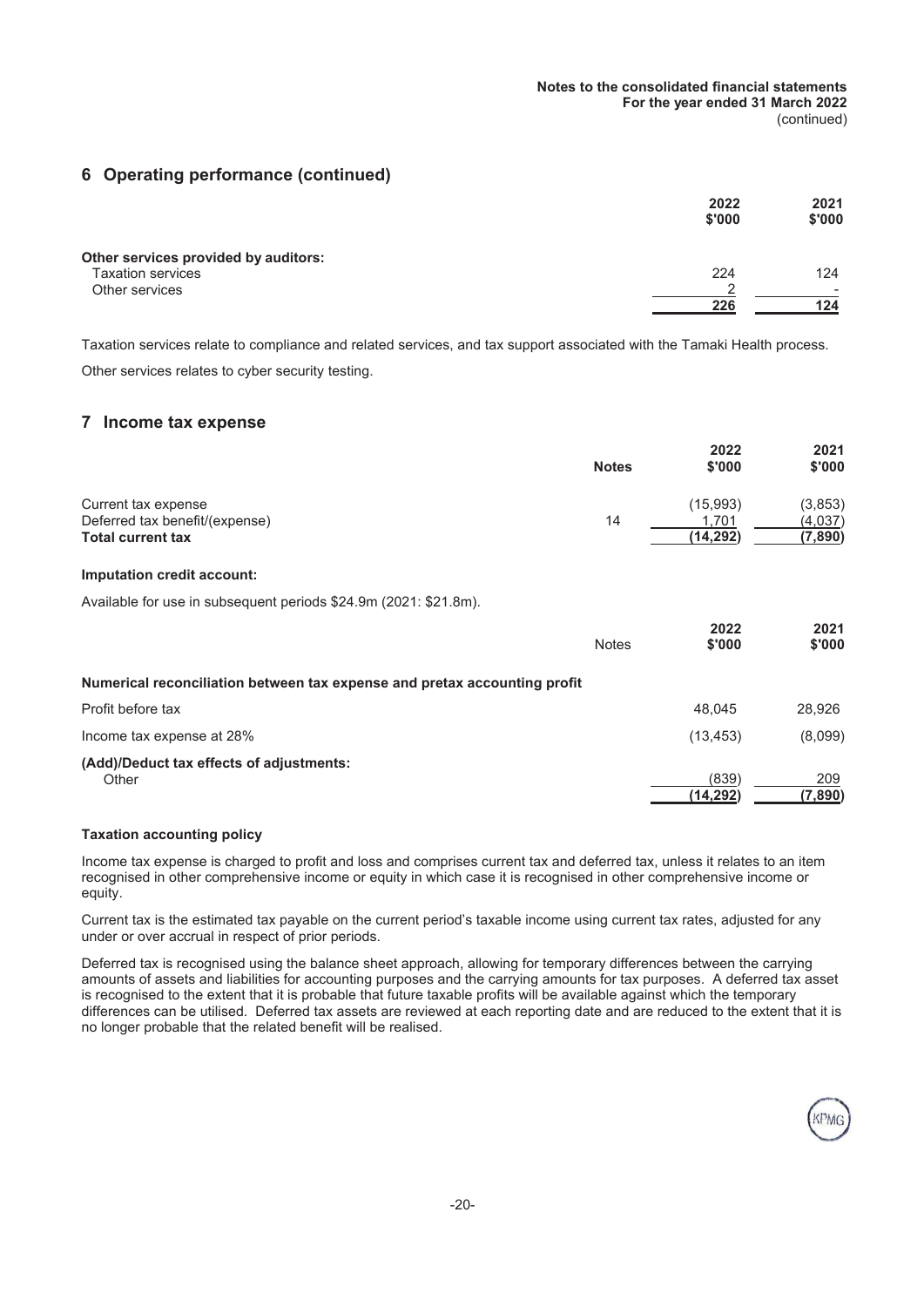# **8 Earnings per share**

The earnings per share and dividend per share is calculated using the Group's result divided by the weighted average number of shares for the listed entity, Green Cross Health Limited.

|                                                                                                                                                                                                                                                                                                      | 2022<br>cents per<br>share | 2021<br>cents per<br>share |
|------------------------------------------------------------------------------------------------------------------------------------------------------------------------------------------------------------------------------------------------------------------------------------------------------|----------------------------|----------------------------|
| Basic earnings per share                                                                                                                                                                                                                                                                             | 17.16                      | 11.70                      |
| The calculation of basic earnings per share is based on the profit attributable to equity holders of the parent and a<br>weighted average number of ordinary shares issued during the year of 143,152,759 (2021: 143,152,759).                                                                       |                            |                            |
| Diluted earnings per share                                                                                                                                                                                                                                                                           | 17.10                      | 11.69                      |
| The calculation of diluted earnings per share is based on the profit attributable to equity holders of the parent and a<br>weighted average number of ordinary shares issued during the year after adjustment for the effects of all dilutive ordinary<br>shares of 143,649,768 (2021: 143,302,759). |                            |                            |
| Net tangible assets/(liabilities) per share                                                                                                                                                                                                                                                          | 0.30                       | (2.23)                     |
| The calculation of net tangible assets/(liabilities) per share is based on net assets/(liabilities) less deferred tax and<br>intangible assets (refer Note 13 and Note 14) and the closing number of ordinary shares at the end of the year.                                                         |                            |                            |
| Net assets per share                                                                                                                                                                                                                                                                                 | 121.52                     | 104.54                     |
| The calculation of net assets per share is based on net assets and the closing number of ordinary shares at the end of the<br>year.                                                                                                                                                                  |                            |                            |
| <b>Dividends</b><br>9                                                                                                                                                                                                                                                                                |                            |                            |
|                                                                                                                                                                                                                                                                                                      | 2022<br>cents per          | 2021<br>cents per          |

|                                                                                                                     | share | share |
|---------------------------------------------------------------------------------------------------------------------|-------|-------|
| Dividends per share                                                                                                 |       | -     |
| In December 2021, Green Cross Health Limited paid an interim dividend of 3.0 cents per qualifying ordinary share to |       |       |

In December 2021, Green Cross Health Limited paid an interim dividend of 3.0 cents per qualifying ordinary share to shareholders, which was fully imputed to 28%. (2021: None).

# **10 Trade and other receivables and income taxes refundable**

|                                      | 2022<br>\$'000 | 2021<br>\$'000 |
|--------------------------------------|----------------|----------------|
| Trade receivables                    | 31,066         | 24,180         |
| Provision for doubtful debts         | (2, 138)       | (1, 511)       |
| Contract assets                      | 16,124         | 13,834         |
| Accrued income                       | 496            | 534            |
| Other receivables and prepayments    | 1,762          | 1,896          |
|                                      | 47,310         | 38,933         |
| Other receivable - non-current asset | 2,127          |                |
| Income taxes refundable              |                | 1,831          |

KPMC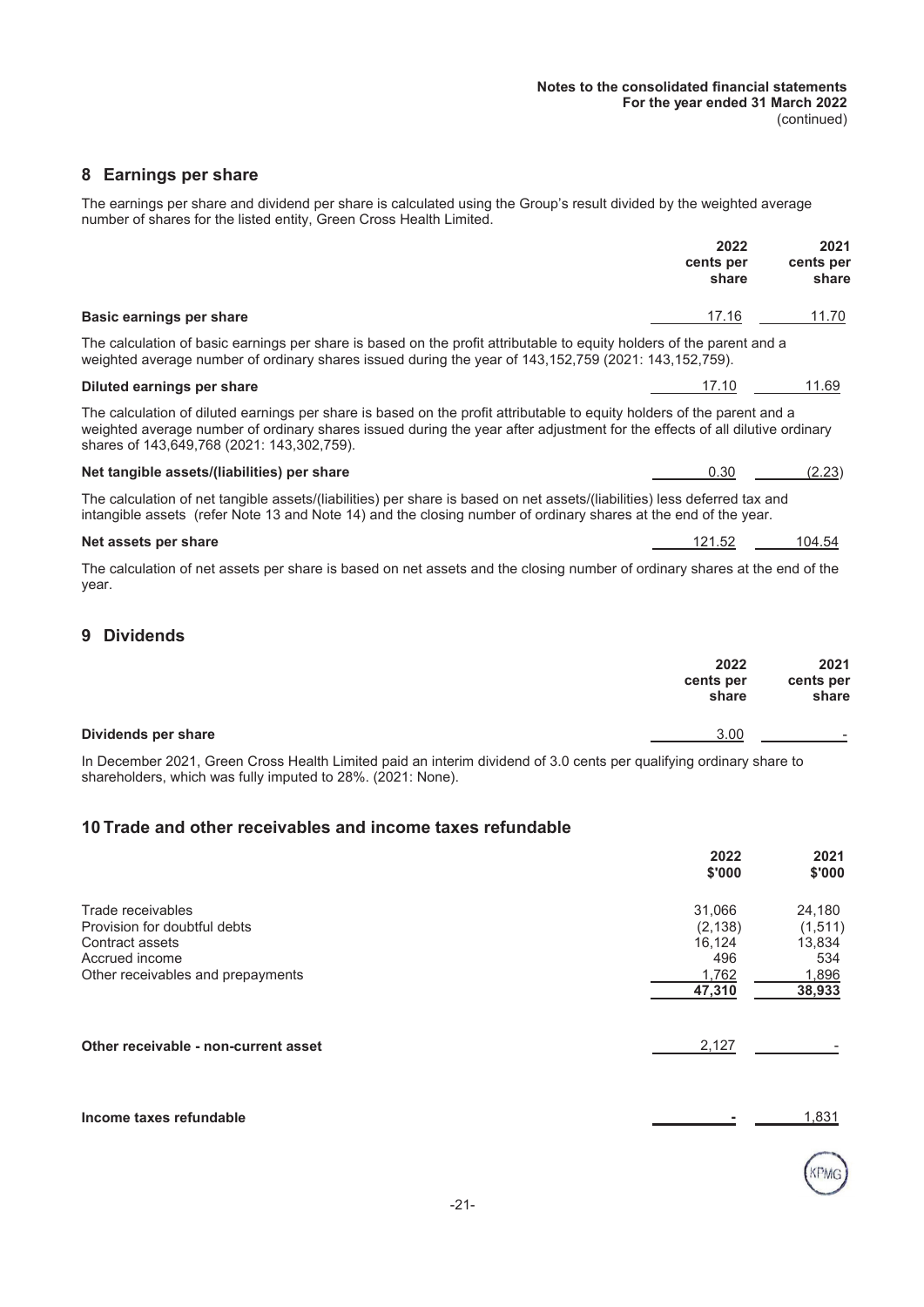# **11 Property, plant and equipment**

|                                            | 2022    | 2021    |
|--------------------------------------------|---------|---------|
|                                            | \$'000  | \$'000  |
| <b>Opening Cost</b>                        | 82,516  | 79,319  |
| Acquisitions through business combinations | 3.456   | 275     |
| Additions                                  | 4.135   | 4,204   |
| <b>Disposals</b>                           | (498)   | (1,282) |
| Assets written off                         | (3,585) |         |
| <b>Closing cost</b>                        | 86,024  | 82,516  |
| Opening accumulated depreciation           | 63,540  | 58,667  |
| Depreciation for the period                | 6.319   | 5,921   |
| <b>Disposals</b>                           | (494)   | (1,048) |
| Assets written off                         | (2,880) |         |
| <b>Closing accumulated depreciation</b>    | 66,485  | 63,540  |
| Closing book value                         | 19,539  | 18,976  |
| Work in progress                           | 190     | 541     |
| Total property, plant and equipment        | 19,729  | 19,517  |

#### **Property, plant & equipment accounting policy**

Property, plant & equipment owned by the Group consists primarily of leasehold improvements and is stated at cost less accumulated depreciation and any impairment losses. Property, plant & equipment acquired in stages is not depreciated until the asset is ready for its intended use.

Depreciation is provided on a straight-line basis on all property, plant & equipment components to allocate the cost of the asset (less any residual value) over its useful life or if it relates to assets in a leased premises, the life of the lease if shorter. The residual values and remaining useful lives of asset components are reviewed at least annually.

Current estimated useful lives of property, plant and equipment are between two and twelve years.

Subsequent expenditure capitalised only if it is probable that future economic benefit associated with the expenditure will flow to the Group. All other costs are recognised in the profit and loss as expenditure when incurred.

Any resulting gain or loss on disposal of an asset is recognised in the profit and loss in the period in which the asset is disposed of.

# **12 Leases**

#### **As a lessee**

The Group's leased assets include property leases for pharmacies, medical centres and offices. The lease terms of these leases typically range from 2 to 30 years (inclusive of any renewal options). Some leases provide for additional rent payments that are based on changes in CPI or market rental rates. The Group also leases motor vehicles and equipment, which typically run for a period of 3 to 5 years.

As a lessee, the Group recognises right-of-use assets and lease liabilities for the majority of its leases – i.e. these leases are on-balance sheet.

The carrying amounts of right-of-use assets and lease liabilities are as below:

| <b>Right-of-use assets</b>  | <b>Property</b><br>\$'000 | <b>Motor</b><br><b>Vehicles</b><br>\$'000 | <b>Equipment</b><br>\$'000 | <b>Total</b><br>\$'000 |
|-----------------------------|---------------------------|-------------------------------------------|----------------------------|------------------------|
| 2022                        |                           |                                           |                            |                        |
| Balance as at 1 April 2021  | 75.283                    | 626                                       | 446                        | 76.355                 |
| Balance as at 31 March 2022 | 80.299                    | 2.606                                     | 1.140                      | 84.045                 |
| Depreciation                | 16.018                    | 910                                       | 505                        | 17.433                 |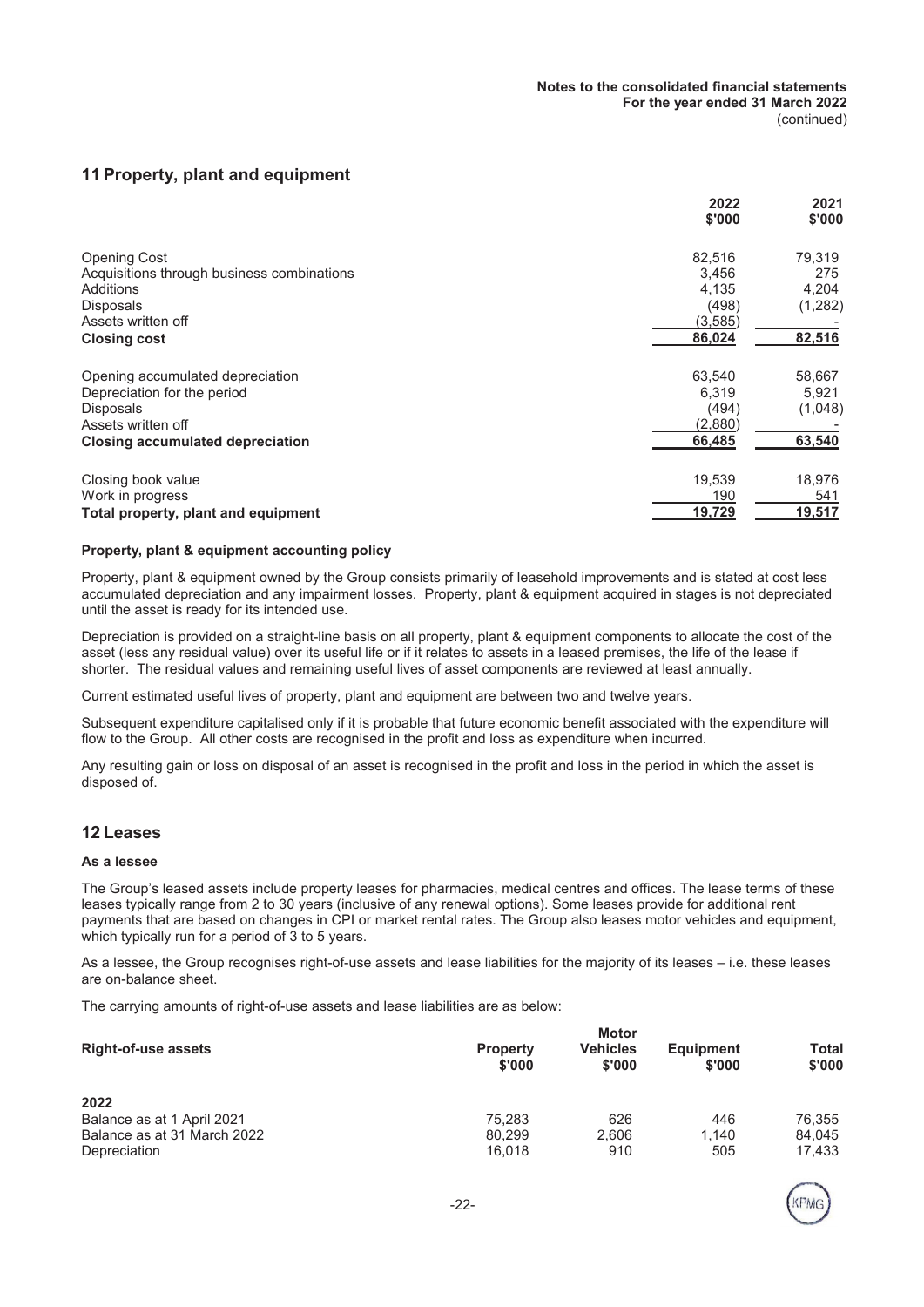# **12 Leases (continued)**

|                             | <b>Property</b><br>\$'000 | <b>Motor</b><br><b>Vehicles</b><br>\$'000 | <b>Equipment</b><br>\$'000 | Total<br>\$'000 |
|-----------------------------|---------------------------|-------------------------------------------|----------------------------|-----------------|
| 2021                        |                           |                                           |                            |                 |
| Balance as at 1 April 2020  | 83.705                    | 1.345                                     | 1.040                      | 86.090          |
| Balance as at 31 March 2021 | 75.283                    | 626                                       | 446                        | 76.355          |
| Depreciation                | 14.025                    | 719                                       | 594                        | 15.338          |

Additions to property of \$21.4m (2021: \$3.3m) have been made to right-of-use assets during the current year.

|                             |                           | <b>Motor</b>              |                            |                 |
|-----------------------------|---------------------------|---------------------------|----------------------------|-----------------|
| Lease liabilities           | <b>Property</b><br>\$'000 | <b>Vehicles</b><br>\$'000 | <b>Equipment</b><br>\$'000 | Total<br>\$'000 |
| 2022                        |                           |                           |                            |                 |
| Balance as at 1 April 2021  | 83,513                    | 686                       | 487                        | 84,686          |
| - Current liability         | 12,397                    | 686                       | 487                        | 13,570          |
| - Non-current liability     | 71,116                    |                           |                            | 71,116          |
| Balance as at 31 March 2022 | 89,610                    | 2,621                     | 1,176                      | 93,407          |
| - Current liability         | 13,060                    | 570                       | 661                        | 14,291          |
| - Non-current liability     | 76,550                    | 2,051                     | 515                        | 79,116          |
| 2021                        |                           |                           |                            |                 |
| Balance as at 1 April 2020  | 91,093                    | 1,408                     | 1,079                      | 93,580          |
| - Current liability         | 12,391                    | 722                       | 592                        | 13,705          |
| - Non-current liability     | 78,702                    | 686                       | 487                        | 79,875          |
| Balance as at 31 March 2021 | 83,513                    | 686                       | 487                        | 84,686          |
| - Current liability         | 12,397                    | 686                       | 487                        | 13,570          |
| - Non-current liability     | 71.116                    |                           |                            | 71,116          |

The Group recognises a right-of-use asset and a lease liability at the lease commencement date. The right-of-use asset is initially measured at cost, and subsequently at cost less any accumulated depreciation and impairment losses and adjusted for certain remeasurements of the lease liability.

The lease liability is initially measured at the present value of the lease payments that are not paid at the commencement date, discounted using the interest rate implicit in the lease or, if that rate cannot be readily determined, the Group's incremental borrowing rate. Generally, the Group uses its incremental borrowing rate as the discount rate.

The lease liability is subsequently increased by the interest cost on the lease liability and decreased by lease payment made. It is re-measured when there is:

- a change in future lease payments arising from a change in an index or rate; or
- a change in the estimate of the amount expected to be payable under a residual value guarantee; or
- changes in assessment of whether a purchase or extension option is reasonably certain to be exercised or a termination option is reasonably certain not to be exercised; or
- any other change in the future lease payments or the lease term due to a lease modification that's not accounted for as a separate lease.

The Group has applied judgement to determine the lease term for some lease contracts in which it is a lessee that include renewal options. The assessment of whether the Group is reasonably certain to exercise such options impact the lease term, which significantly affects the amount of lease liabilities and right-of-use assets recognised.

The Group negotiated rent concessions with its landlords for some of its property leases as a result of the impacts of the COVID-19 pandemic during the period.The Group applied the practical expedient for COVID-19 related rent concessions consistently to eligible rent concessions relating to its property leases.

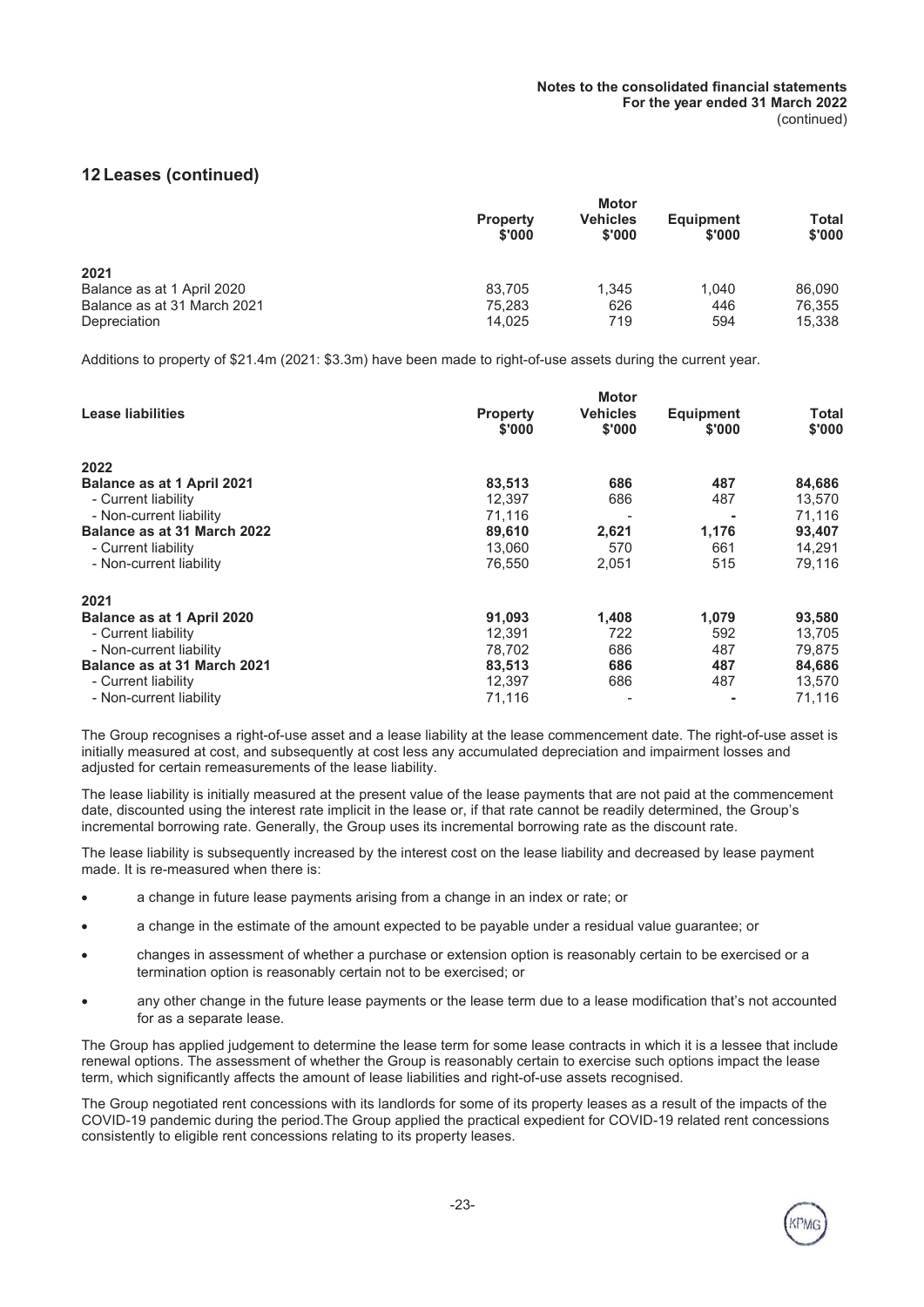# **12 Leases (continued)**

The amount credited to the consolidated statement of comprehensive income for the reporting period to reflect changes in lease payments arising from rent concessions to which the Group has applied the practical expedient is \$0.6m (2021: \$1.2m).

|                                                          | 2022<br>\$'000 | 2021<br>\$'000 |
|----------------------------------------------------------|----------------|----------------|
| Maturity analysis of contractual undiscounted cash flows |                |                |
| Less than one year                                       | 18.633         | 16.862         |
| Two to five years                                        | 50.117         | 43.331         |
| More than five years                                     | 54.716         | 50,678         |
|                                                          | 123,466        | 110,871        |

#### **As a lessor**

The Group sub-leases some of its properties. The right-of-use assets recognised from the head leases are measured at cost. The sub-lease contracts are classified as operating leases under NZ IFRS 16.

#### **13 Intangible assets**

|                                                      | <b>Notes</b> | 2022<br>\$'000    | 2021<br>\$'000         |
|------------------------------------------------------|--------------|-------------------|------------------------|
| Software and other intangible assets                 |              |                   |                        |
| Opening costs                                        |              | 17,475            | 17,687                 |
| Acquisitions through business combinations           |              | 36                |                        |
| <b>Additions</b>                                     |              | 137               | 1,112                  |
| Disposals                                            |              | (1, 162)<br>(878) | (651)                  |
| Assets written-off/impairment<br><b>Closing cost</b> |              | 15,608            | <u>(673)</u><br>17,475 |
|                                                      |              |                   |                        |
| Opening accumulated amortisation                     |              | 12,666            | 11,405                 |
| Amortisation for the period                          |              | 1,279             | 2,139                  |
| <b>Disposals</b>                                     |              | (567)             | (447)                  |
| Assets written-off/impairment                        |              | (742)             | (431)                  |
| <b>Closing accumulated amortisation</b>              |              | 12,636            | 12,666                 |
| <b>Closing book value</b>                            |              | 2,972             | 4,809                  |
| Goodwill                                             |              |                   |                        |
| Opening costs                                        |              | 136,006           | 127,242                |
| Other acquired goodwill                              |              | 2,177             | 295                    |
| <b>Additions</b>                                     | 5            | 18.765            | 8,529                  |
| Disposals                                            |              | (114)             | (60)                   |
| <b>Closing cost</b>                                  |              | 156,834           | 136,006                |
| <b>Total intangible assets</b>                       |              | 159,806           | 140,815                |

#### **Intangible assets accounting policy**

Intangible assets recognised by the Group are stated at cost less accumulated amortisation and any impairment losses with the exception of goodwill (see below).

Intangible assets acquired in stages are not amortised until the asset is ready for its intended use.

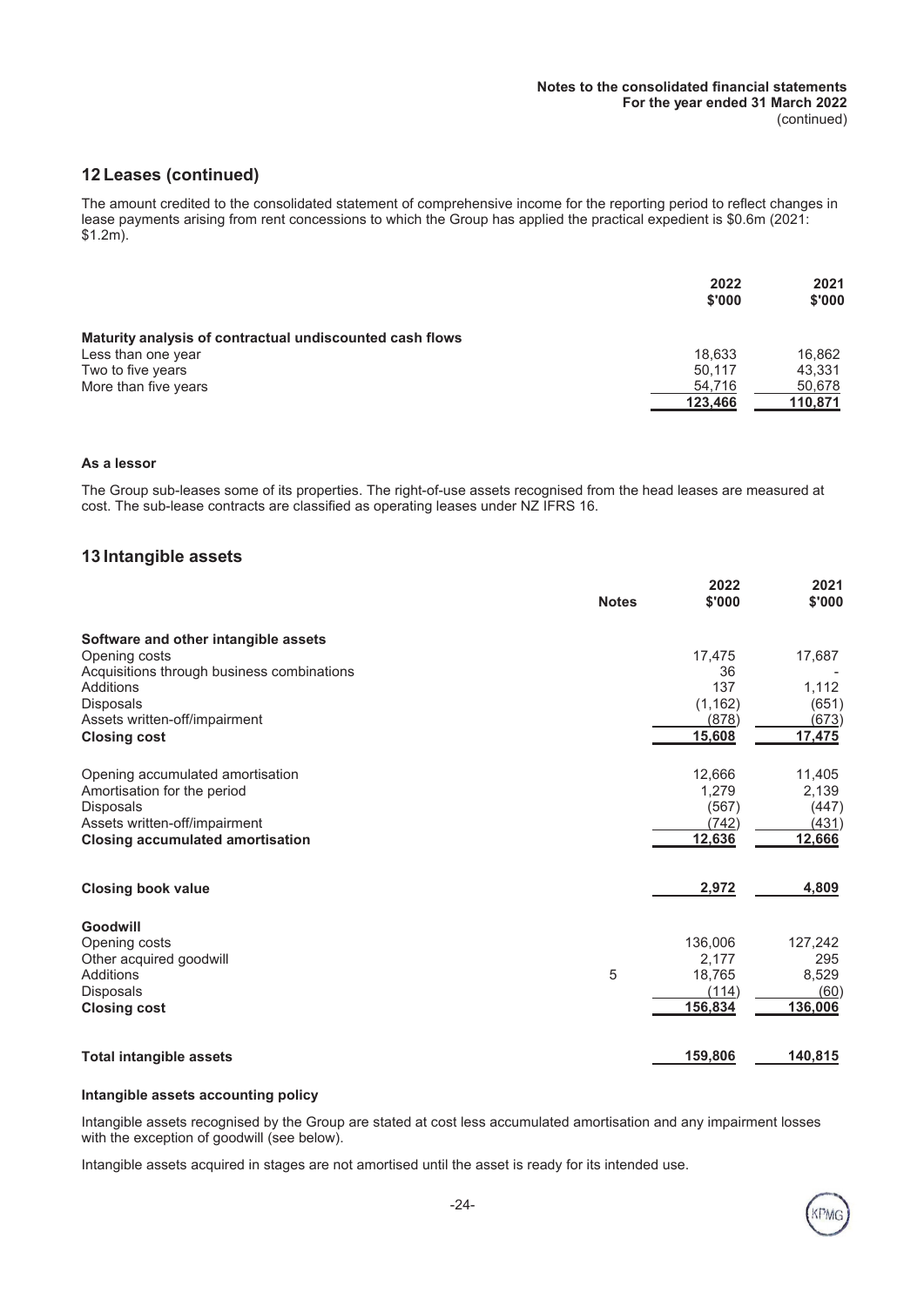# **13 Intangible assets (continued)**

Amortisation is provided on a straight-line basis for software to allocate the cost of the asset (less any residual value) over its useful life. The residual values and remaining useful lives of software are reviewed at least annually. Other intangible assets represent franchisee store rebranding costs and have an indefinite life.

Estimated useful lives of the asset classes are:

Software 3-5 years

Subsequent expenditure is capitalised if future economic benefit will flow to the Group and the requirements of the standard are met. All other costs are recognised in the profit and loss as expenditure when incurred.

Any resulting gain or loss on disposal of an intangible asset is recognised in the profit and loss in the period in which the intangible asset is disposed of.

Intangible assets disclosed in the financial statements relate to computer software, trademarks and other indefinite life intangible assets. Indefinite life intangible assets are tested annually for impairment.

#### **Goodwill accounting policy**

Goodwill arises on the acquisition of subsidiaries. Goodwill represents the excess of the purchase consideration over the fair value of the net identifiable tangible and intangible assets at the time of acquisition.

Goodwill is allocated to the relevant cash generating units expected to benefit from the acquisition and tested for impairment annually, or earlier at any interim reporting dates if there are indicators of impairment.

If the recoverable amount is less than the carrying amount of the cash generating unit then an impairment loss is recognised in profit and loss and the carrying amount of the asset is written down. Recoverable amount is calculated as the greater of the fair value less cost to sell and value in use.

The relative value of the goodwill allocated to the relevant cash generating unit is included in the determination of any gain or loss on disposal.

#### **Impairment testing**

Discounted cash flow (DCF) models have been based on three-year forecast cash flow projections. The budget for the year-ending 31 March 2023 is the basis for the first year's projections and projections for subsequent periods have been based on this plus growth. Terminal cash flows are projected to grow in-line with the New Zealand long-term inflation rate.

The discount rate was a post-tax measure based on the rate of 20-year government bonds issued by the government in the relevant market and in the same currency as the cash flows, adjusted for a risk premium to reflect both the increased risk of investing in equities generally and the systematic risk of the specific CGU.

| Impairment test assumptions 2022                                               |              | <b>Pharmacy</b><br><b>Services</b> | <b>Services</b> | <b>Medical Community</b><br><b>Health</b> |
|--------------------------------------------------------------------------------|--------------|------------------------------------|-----------------|-------------------------------------------|
|                                                                                | <b>Notes</b> | \$'000                             | \$'000          | \$'000                                    |
| Discount rate - post tax                                                       |              | 8.45%                              | 10.30%          | 11.73%                                    |
| Terminal growth rate                                                           |              | 2.50%                              | 2.50%           | 2.50%                                     |
| Carrying amount of goodwill allocated to the unit (\$000)                      |              | 85.758                             | 52.015          | 19.061                                    |
| Carrying value of other intangible assets with indefinite useful lives (\$000) |              | 2,048                              |                 |                                           |
| Impairment test assumptions 2021                                               |              | <b>Pharmacy</b>                    |                 | <b>Medical Community</b>                  |
|                                                                                |              | <b>Services</b>                    | <b>Services</b> | <b>Health</b>                             |
| Discount rate - post tax                                                       |              | 8.23%                              | 8.50%           | 9.57%                                     |
| Terminal growth rate                                                           |              | 1.50%                              | 1.50%           | 1.50%                                     |
| Carrying amount of goodwill allocated to the unit (\$000)                      |              | 76.875                             | 40.070          | 19.061                                    |
| Carrying value of other intangible assets with indefinite useful lives (\$000) |              | 2.048                              |                 |                                           |

For the purpose of impairment testing, goodwill is allocated to the Group's operating divisions which represent the lowest level within the Group at which the goodwill is monitored for internal management purposes. Goodwill is allocated across all operations within a division that have similar economic characteristics and collectively benefit from acquisitions that increase the Group's portfolio.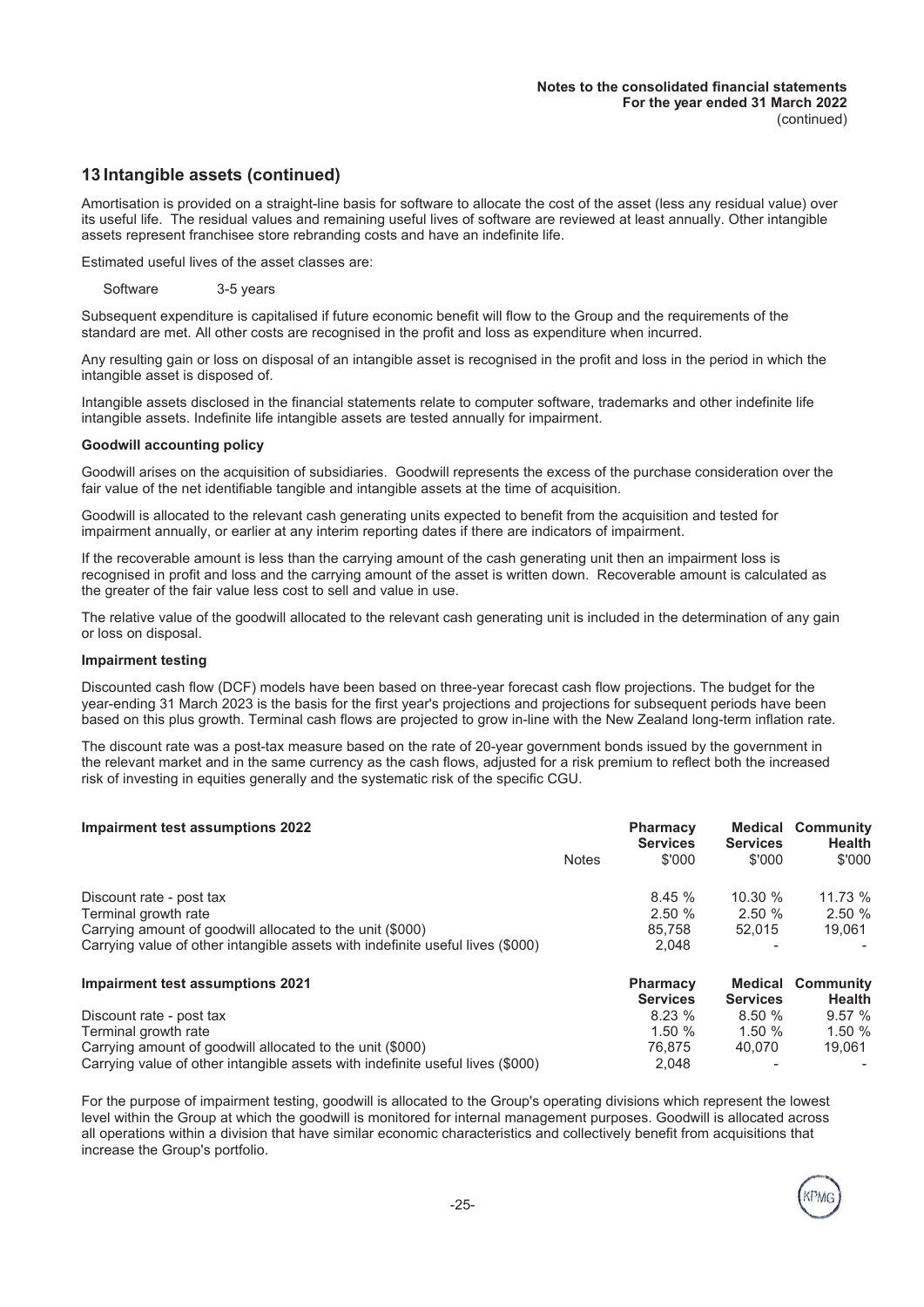# **13 Intangible assets (continued)**

#### **Sensitivities**

No impairment was identified for Pharmacy Services, Medical Services or Community Health services as a result of this review, nor under any reasonable possible change, in any of the key assumptions described above.

# **14 Deferred tax assets**

The movement in deferred tax asset and liability during the year is made up of the following:

|                               | Recognised in<br>profit and |                                |                       |                          |
|-------------------------------|-----------------------------|--------------------------------|-----------------------|--------------------------|
|                               | <b>Opening</b><br>\$'000    | <b>Net additions</b><br>\$'000 | <b>loss</b><br>\$'000 | <b>Closing</b><br>\$'000 |
| <b>Group - 2022</b>           |                             |                                |                       |                          |
| Property, plant and equipment | 2,317                       |                                | 492                   | 2,809                    |
| Provisions and accruals       | 6.922                       |                                | 1,350                 | 8,272                    |
| Tax losses                    | 446                         |                                | (429)                 | 17                       |
| Right of use assets           | (21, 379)                   | (7,035)                        | 4,881                 | (23,533)                 |
| Lease liabilities             | 23,712                      | 7,035                          | (4,593)               | 26,154                   |
|                               | 12,018                      |                                | 1,701                 | 13,719                   |
| <b>Group - 2021</b>           |                             |                                |                       |                          |
| Property, plant and equipment | 2,288                       |                                | 29                    | 2,317                    |
| Provisions and accruals       | 6,785                       |                                | 137                   | 6,922                    |
| Tax losses                    | 4,885                       |                                | (4, 439)              | 446                      |
| Right of use assets           | (24, 105)                   | (1, 569)                       | 4,295                 | (21, 379)                |
| Lease liabilities             | 26,202                      | 1,569                          | (4,059)               | 23,712                   |
|                               | 16,055                      |                                | (4,037)               | 12,018                   |

# **15 Equity accounted group investments**

**Closing carrying amount 1,987 4,024**

|                                                                                         |    | 2022<br>\$'000 | 2021<br>\$'000 |
|-----------------------------------------------------------------------------------------|----|----------------|----------------|
|                                                                                         |    |                |                |
| The movement in equity accounted investments comprises:<br>Opening carrying amount      |    | 7.724          | 6,988          |
| Investment in associates and joint ventures                                             |    | 725            | 128            |
| Disposal of associates and joint ventures                                               |    | (3,639)        |                |
| Share of net earnings                                                                   |    | 1,893          | 1,405          |
| <b>Dividends</b>                                                                        | 22 | (1,983)        | (797)          |
|                                                                                         |    | 4,720          | 7,724          |
| There are no individually material associates or joint ventures.                        |    |                |                |
| Amount of goodwill within the carrying amount of equity accounted group<br>investments: |    |                |                |
| Opening carrying amount                                                                 |    | 4.024          | 4,024          |
| Disposal of associates and joint ventures                                               |    | (2,037)        |                |
| Closing carrying amount                                                                 |    | 1.987          | 4.024          |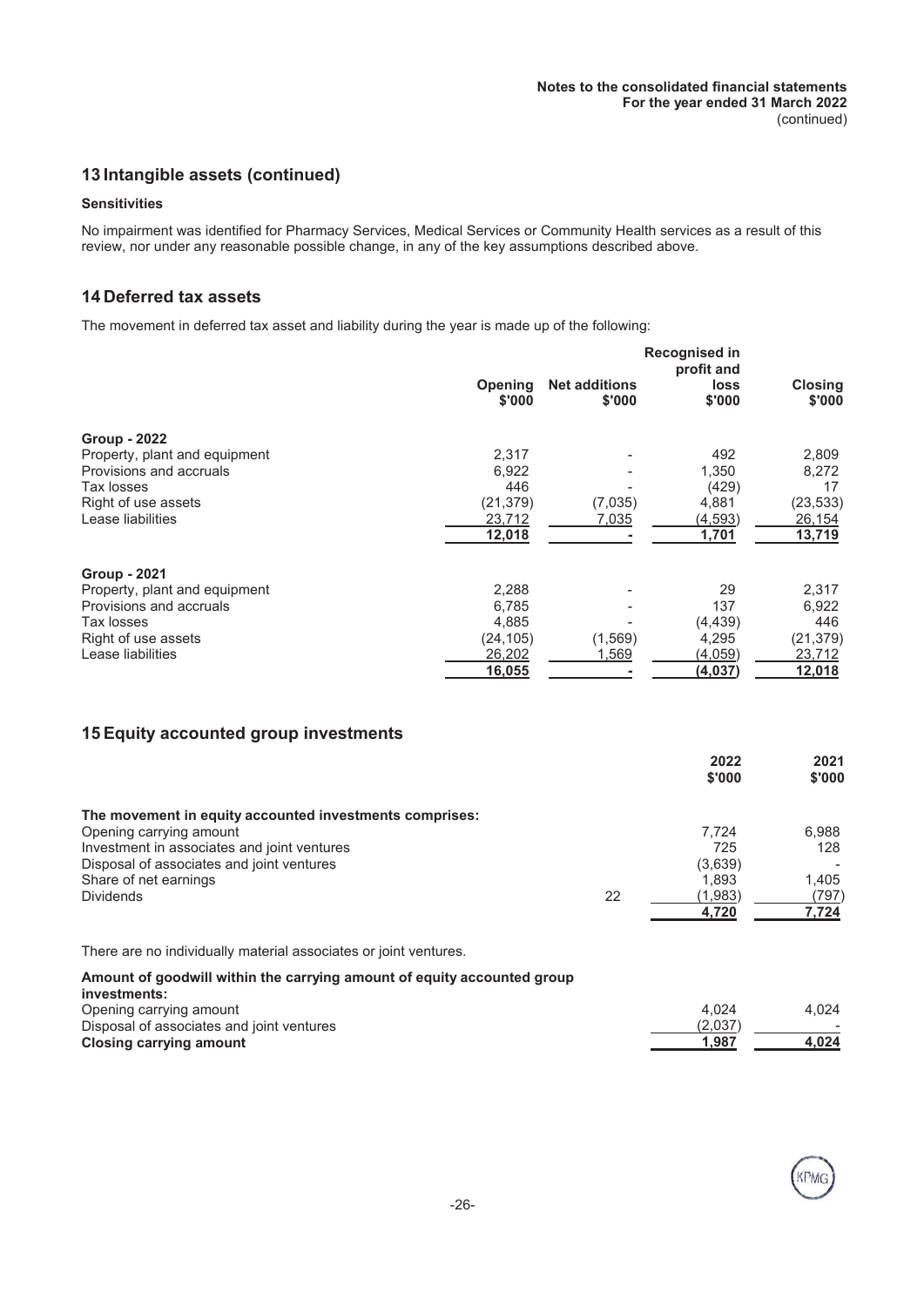# **15 Equity accounted group investments (continued)**

#### **Summary associate and joint venture financial information**

The aggregate results of the associates and joint venture financial position and current year's profit are as follows:

|                                            | <b>Assets</b><br>\$'000 | Liabilities<br>\$'000 | <b>Revenue</b><br>\$'000 | <b>Net profit</b><br>after tax<br>\$'000 |
|--------------------------------------------|-------------------------|-----------------------|--------------------------|------------------------------------------|
| As at and for the year ended 31 March 2022 | 13.473                  | 6.688                 | 34.762                   | 4.539                                    |
| As at and for the year ended 31 March 2021 | 16.352                  | 9.305                 | 51.708                   | 4.326                                    |

#### **Investments in associates and joint ventures accounting policy**

An associate is an investee over which the Group has significant influence, which is the power to participate in the financial and operating policy decisions of the investee but not to control or jointly control those policies.

A joint venture is a joint arrangement in which the parties that have joint control of the arrangement have rights to the net assets of the arrangement. Joint control is the contractually agreed sharing of control of the arrangement which only exists when decision about the relevant activities require the unanimous consent of the parties sharing control.

The results and assets and liabilities of associates and joint ventures are incorporated into the financial statements of the Group using the equity method of accounting. Under the equity method, the initial investment in the Group financial statements is measured at cost and adjusted thereafter for the Group's share of profit and loss and other comprehensive income of the associate and joint venture. Any goodwill arising on the acquisition of an associate or joint venture investment is included in the carrying amount of the investment net of dividends received. Where the Group's share of losses of the associate of joint venture exceeds the Group's interest in that associate or joint venture, the Group discontinues recognising its share of losses unless it has a legal or constructive obligation to continue doing so. The equity method is discontinued where the Group ceases to exert significant influence or joint control over the investee.

Accounting policies adopted by associates and joint ventures are generally consistent with those of the Group. Where a material difference does exist, appropriate adjustments are applied to ensure congruence with the policies of the Group, the most significant of these being the recognition of deferred tax.

# **16 Trade and other payables and income taxes payable**

|                                     | 2022<br>\$'000 | 2021<br>\$'000 |
|-------------------------------------|----------------|----------------|
| Payables and accruals               |                |                |
| Trade payables                      | 34,399         | 38,228         |
| Payable to non-controlling interest | 7.399          | 7,875          |
| <b>Contract liabilities</b>         | 10,786         | 7,994          |
| Accrued expenses                    | 31,187         | 25,228         |
| Employee entitlements               | 29,531         | 26,852         |
|                                     | 113,302        | 106,177        |
| Income taxes payable                | 4,076          |                |

#### **Employee entitlements accounting policy**

Employee entitlements for salaries, bonuses, long service, alternate and annual leave are provided for and recognised as a liability when benefits are earned by employees but not paid at the reporting date.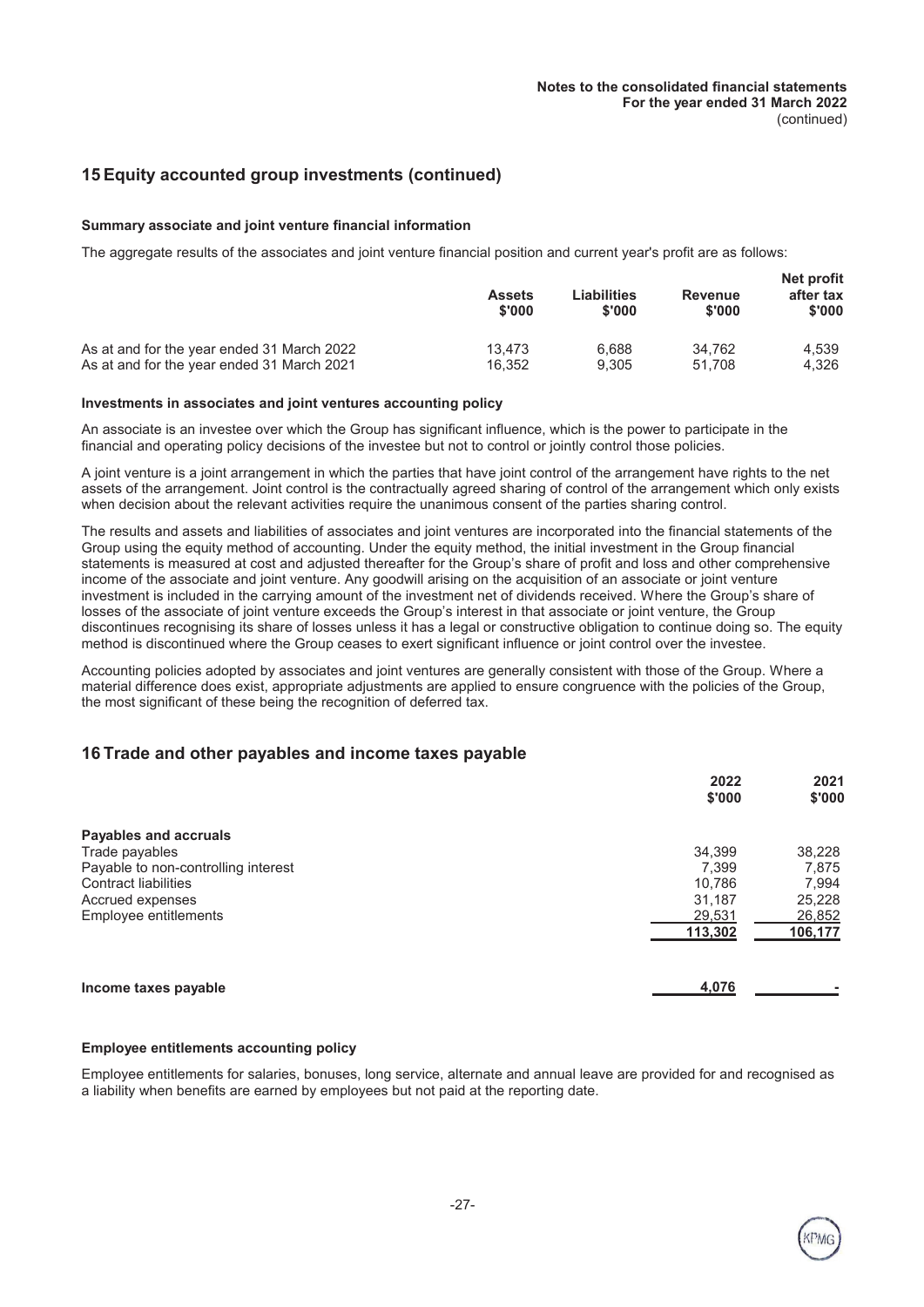# **17 Borrowings**

|             | 2022   | 2021   |
|-------------|--------|--------|
|             | \$'000 | \$'000 |
| Current     | 1,908  | 2,035  |
| Non-current | 22,126 | 22,338 |
|             | 24,034 | 24,373 |

The Group's interest rate on outstanding loans is calculated based on BKBM or cost of funds plus a margin. The current interest rate is between 2.16% and 5.20% (2021: 2.25% - 3.96%). A 0.5% increase/decrease in the effective interest rate would result in a decrease/increase in after tax profit of \$87,000.

Green Cross Health Limited and all its subsidiaries provided guarantees and indemnities in favour of BNZ covering all loans held by the parent and subsidiary companies. Loans within partnership subsidiaries are covered by a GSA agreement over the individual business assets.

Security has also been provided by Green Cross Health Limited in favour of ANZ in relation to one Pharmacy subsidiary.

The Group's primary lender is the BNZ. As at balance date, the Group has undrawn banking facilities of \$44m (2021: \$41m). The maturity of the debt facility with BNZ is 31 August 2024.

#### **Borrowings and advances accounting policy**

Borrowings and advances are initially recognised at fair value, including directly attributable transaction costs. Subsequent to initial recognition, borrowings and advances are measured at amortised cost using the effective interest method, less any impairment losses on advances.

# **18 Operating cash flow reconciliation**

|                                                                        | 2022<br>\$'000 | 2021<br>\$'000 |
|------------------------------------------------------------------------|----------------|----------------|
| Profit for the year                                                    | 33.753         | 21.036         |
| Add/(deduct) non-cash items:                                           |                |                |
| Depreciation, amortisation and impairment                              | 25.735         | 23.640         |
| Other non-cash items                                                   | 3.273          | (3,946)        |
| Add/(deduct) changes in working capital:                               |                |                |
| Receivable and accruals movement                                       | (8,377)        | 4.174          |
| Inventory                                                              | (1,777)        | 4,332          |
| Payable and accruals movements                                         | 7.125          | 15.525         |
| Add/(deduct) items classified as cash flows from financing activities: |                |                |
| Interest expense                                                       | 623            | 1.010          |
| Interest expense - leases                                              | 5,480          | 5,166          |
| Net cash inflow from operating activities                              | 65,835         | 70,937         |

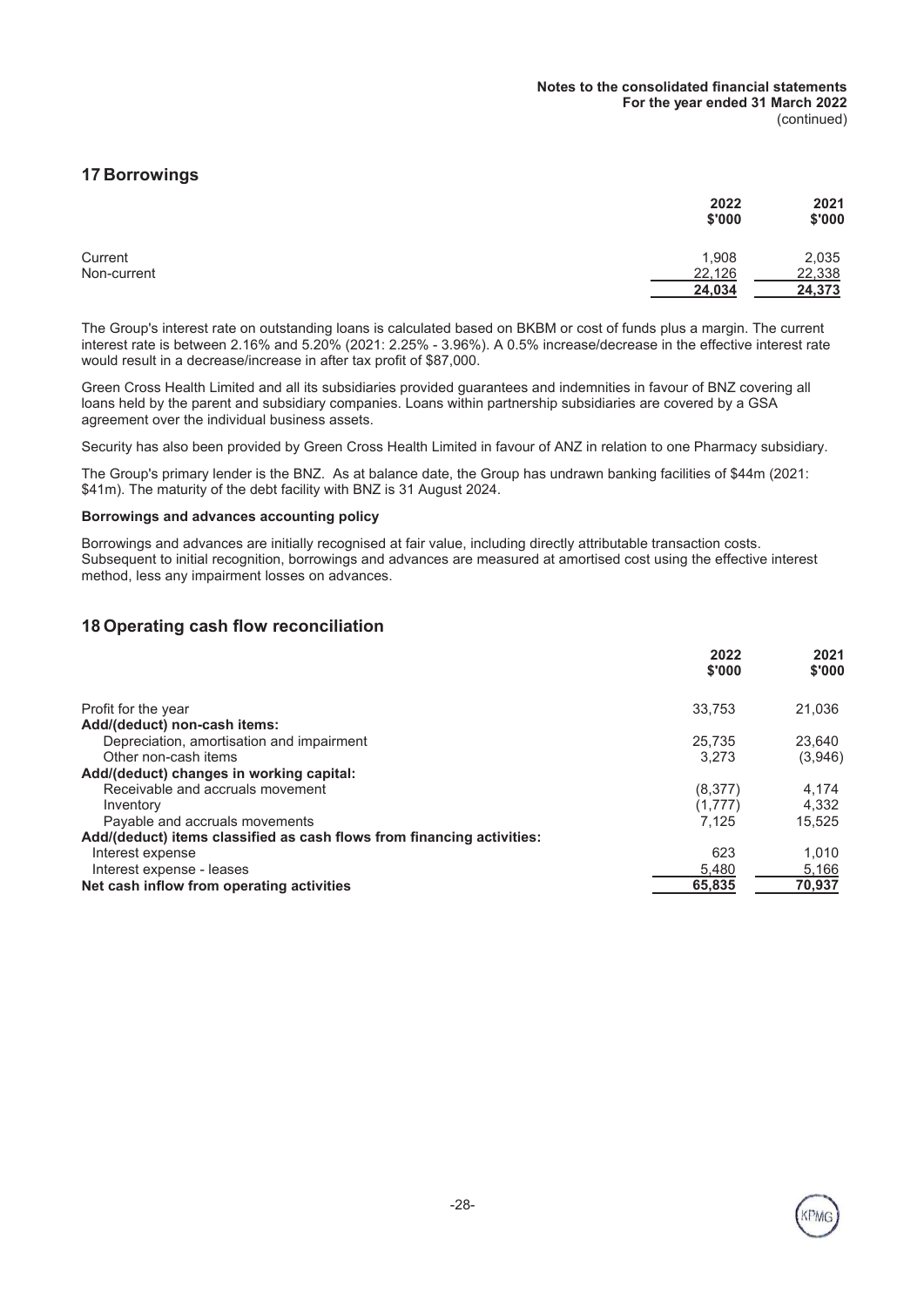#### **19 Shares on issue**

|                                | 2022<br>\$'000 | 2021<br>\$'000 |
|--------------------------------|----------------|----------------|
| Shares authorised and on issue |                |                |
| Opening number of shares       | 143.303        | 143,303        |
| Shares issued - fully paid     |                |                |
| Shares issued - partly paid    |                |                |
| Shares cancelled - partly paid | (150)          |                |
|                                | 143,153        | 143,303        |
| Shares held as treasury stock  |                | (150)          |
| Performance share rights       | 497            |                |
|                                | 143,650        | 143,153        |

All ordinary shares carry equal rights in terms of voting, dividend payments and distribution upon winding up.

#### **Share capital**

Incremental costs directly attributable to the issue of ordinary shares, share options and share capital are recognised as a deduction from equity.

#### **20 Share-based payments**

#### **Performance Share Rights**

Performance Share Rights (PSRs) were offered to some senior executives, commencing 1 April 2019. Under the scheme PSRs are issued to participants which give them the rights to receive ordinary shares in the Company after a three year period, subject to certain vesting and other conditions being met. The fair value is measured at grant date and amortised over the vesting period. The vesting of the PSRs is subject to the Company achieving performance hurdles relating to the growth of its earnings per share over a three year measurement period. There is no exercise price for these performance rights and there is no right to dividends during the vesting periods.

The total expense recognised in the year to 31 March 2022 in relation to the PSRs was \$90,000 (2021: \$316,000). No rights were vested or exercised during the year.

PSRs granted are summarised as below:

| <b>Grant Date</b> | <b>PSR Period</b>       | <b>PSRs granted</b> | <b>PSRs vested</b>       | <b>PSRs end of</b><br>period |
|-------------------|-------------------------|---------------------|--------------------------|------------------------------|
| 23/10/2020        | 01/04/2019 - 31/03/2022 | 131.637             | $\overline{\phantom{a}}$ | 131.637                      |
| 23/10/2020        | 01/04/2020 - 31/03/2023 | 176.693             | $\overline{\phantom{a}}$ | 176.693                      |
| 28/06/2021        | 01/04/2021 - 31/03/2024 | 188.679             | $\overline{\phantom{0}}$ | 188,679                      |
| Total             |                         | 497,009             | $\overline{\phantom{a}}$ | 497,009                      |

# **21 Financial instruments**

The Group is party to financial instruments as part of its normal operations. Financial instruments include cash and cash equivalents, borrowings, trade and other receivables and trade and other payables.

Financial instruments are initially recognised at their fair value less transaction costs, and subsequently measured at their amortised cost. A financial instrument is recognised if the Group becomes a party to the contractual provisions of the instrument. Financial assets are derecognised if the Group's contractual rights to the cash flows from the financial assets expire or if the Group transfers the financial asset to another party without retaining control or substantially all risks and rewards of the asset. Financial liabilities are derecognised if the Group's obligations specified in the contract expire or are discharged or cancelled.

Financial assets and financial liabilities are recognised at amortised cost.

Risk management policies are used to mitigate the Group's exposures to credit risk, liquidity risk and market risk that arise in the normal course of operations.

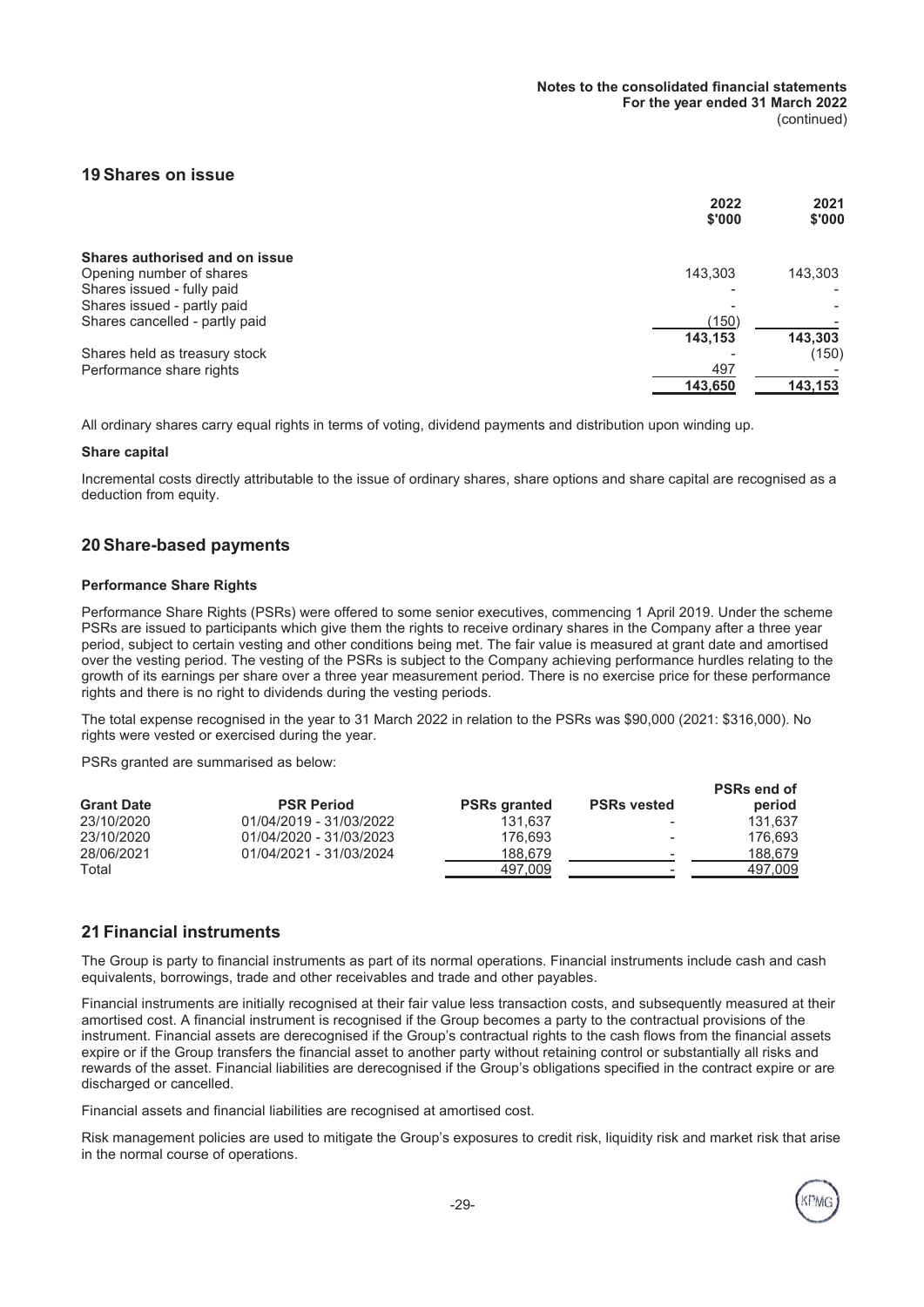# **21 Financial instruments (continued)**

#### **Credit Risk**

The Group's maximum credit risk resulting from a third party defaulting on its obligations to the Group is represented by the carrying amount of each financial asset on the statement of financial position. The Group is not exposed to any material concentrations of credit risk other than its exposure within the retail pharmacy and government sectors. The Group monitors credit limits on a monthly basis. All credit facilities to external parties are provided on normal trade terms (unsecured, to a maximum of 45 days). At any one time, the Group generally has amounts owed to and amounts owed by the same counterparty, although no legal right of set-off exists. The Parent company holds direct debit authorities for amounts payable under the contractual terms of its franchise agreements. The Parent regularly monitors the credit ratings issued, and any qualifications to those ratings, to the financial institutions (and those of the ultimate parent financial institution) used by the Group.

The status of trade receivables at reporting date is as follows:

|                             | <b>Gross</b><br>receivable<br>2022<br>\$'000 | Impairment<br>2022<br>\$'000 | <b>Gross</b><br>receivable<br>2021<br>\$'000 | Impairment<br>2021<br>\$'000 |
|-----------------------------|----------------------------------------------|------------------------------|----------------------------------------------|------------------------------|
| Trade and other receivables |                                              |                              |                                              |                              |
| Not past due                | 40.931                                       |                              | 37.567                                       |                              |
| Past due 0-30 days          | 4,300                                        |                              | 938                                          |                              |
| Past due 31-120 days        | 4,206                                        |                              | 428                                          |                              |
| Past due more than 120 days | 2,138                                        | (2, 138)                     | 1,511                                        | (1, 511)                     |
| Total                       | 51,575                                       | (2, 138)                     | 40,444                                       | (1, 511)                     |

#### **Liquidity risk**

Liquidity risk represents the Group's ability to meet its contractual obligations. The Group evaluates its liquidity requirements on an ongoing basis. In general, the Group generates sufficient cash flows from its operating activities to meet its obligations arising from its financial liabilities and has credit lines in place to cover potential shortfalls. The following table sets out the contractual cash flows for financial liabilities that are settled on a gross cash flow basis:

|                                                         | <b>Carrying Value</b><br>\$'000 | cash flows<br>\$'000 | Contractual Less than one<br>year<br>\$'000        | <b>Between one</b><br>vears<br>\$'000 | <b>Between two</b><br>year and two years and five<br>years<br>\$'000 |
|---------------------------------------------------------|---------------------------------|----------------------|----------------------------------------------------|---------------------------------------|----------------------------------------------------------------------|
| 2022                                                    |                                 |                      |                                                    |                                       |                                                                      |
| <b>Borrowings</b>                                       | 24.034                          | 25,986               | 1.956                                              | 1,500                                 | 22,530                                                               |
| Trade and other payables                                | 72,985                          | 72,985               | 72,985                                             |                                       |                                                                      |
| <b>Total non-derivative</b><br><b>liabilities</b>       | 97,019                          | 98,971               | 74,941                                             | 1,500                                 | 22,530                                                               |
|                                                         | <b>Carrying Value</b><br>\$'000 | cash flows<br>\$'000 | <b>Contractual Less than one</b><br>year<br>\$'000 | <b>Between one</b><br>years<br>\$'000 | <b>Between two</b><br>year and two years and five<br>years<br>\$'000 |
| 2021                                                    |                                 |                      |                                                    |                                       |                                                                      |
| <b>Borrowings</b>                                       | 24,373                          | 25,627               | 2,086                                              | 21,049                                | 2,492                                                                |
| Trade and other payables<br><b>Total non-derivative</b> | 71,331                          | 71,331               | 71,331                                             |                                       |                                                                      |
| <b>liabilities</b>                                      | 95,704                          | 96,958               | 73,417                                             | 21,049                                | 2,492                                                                |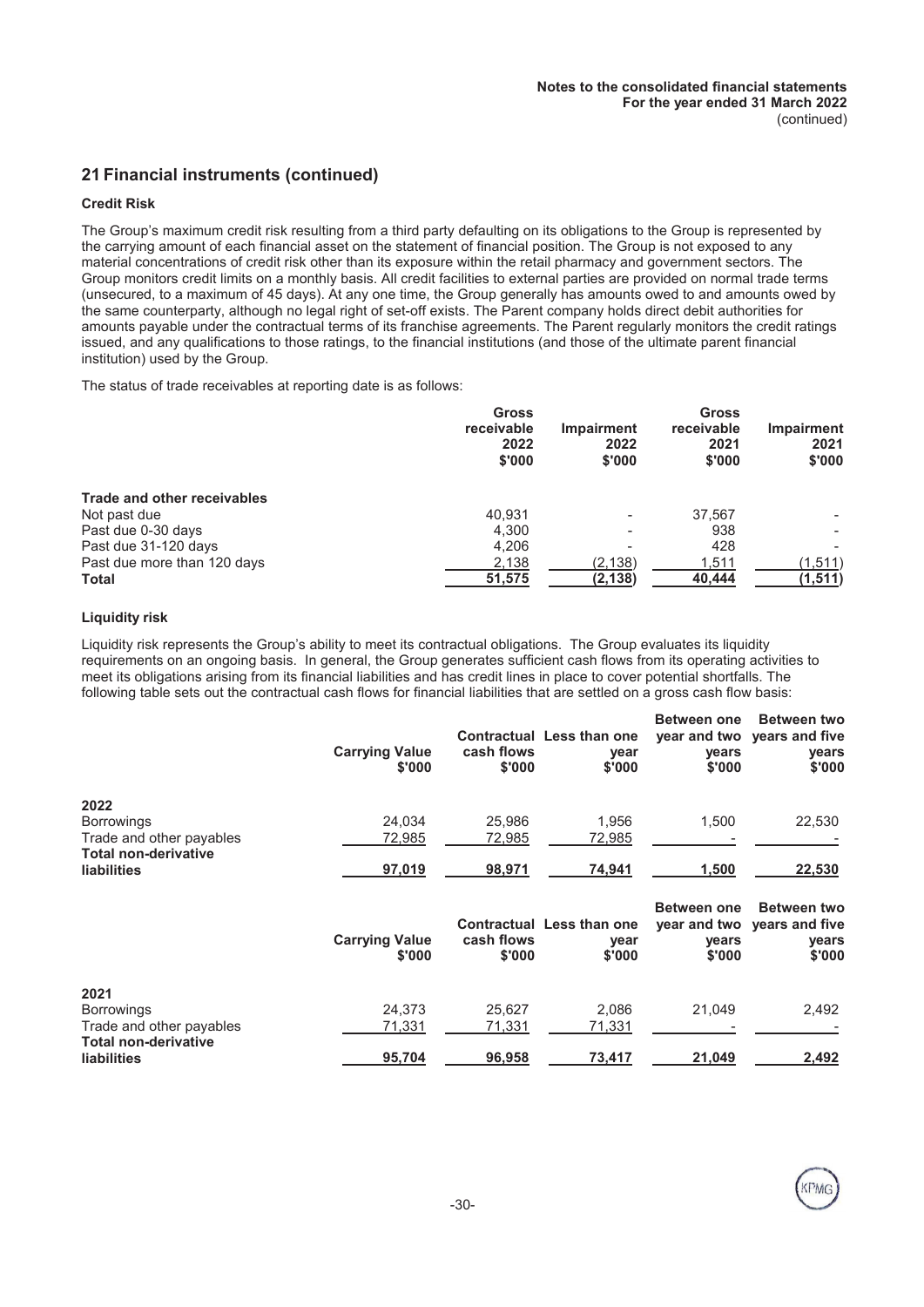# **21 Financial instruments (continued)**

#### **Market Risk**

Refer to note 17 for details of the interest rates for the group loans and borrowings, which are the most significant financial instruments.

#### **Capital management**

The Group's capital includes share capital and retained earnings. The Group is not subject to any externally imposed capital requirements.

The allocation of capital between its specific business segments' operations and activities is, to a large extent, driven by the optimisation of the return achieved on the capital allocated. The process of allocating capital to specific business segment operations and activities is undertaken independently of those responsible for the operation.

The Group's policies in respect of capital management and allocation are reviewed regularly by the Board of Directors.

The carrying amount of the Group's on-balance sheet financial instruments including trade and other receivables, cash and cash equivalents, borrowings and trade payables, closely approximate their fair values as at 31 March 2022 and 31 March 2021. The assessment of fair value relating to borrowings was determined by reference to observable market data (level 2).

# **22 Related parties**

The Group has commercial franchise agreements with stores relating to marketing levies and franchise fees. The Group also enters into transactions on behalf of the stores which are on-charged. These transactions comprise items such as training courses, supplier agreements, central advertising campaigns, loyalty card costs, and IT related costs. The Parent has leased some equipment which is on-leased to associate companies. The Parent performs accounting services, based on agreed terms, for some of the stores and medical centres.

The Parent has shareholder agreements with the other shareholders of the associates. The agreements set out the return on investment/profit sharing arrangements relating to these investments. Payable to non-controlling interests represents loans advanced to the Group.

#### **Related party transactions for the group:**

|                                               | <b>Transaction value</b> |                | <b>Balance outstanding</b> |                |
|-----------------------------------------------|--------------------------|----------------|----------------------------|----------------|
|                                               | 2022<br>\$'000           | 2021<br>\$'000 | 2022<br>\$'000             | 2021<br>\$'000 |
| Franchise fees and on-charged costs to equity |                          |                |                            |                |
| accounted investments                         | 62                       | 117            | 8                          | 19             |
| Management service charges and on charged     |                          |                |                            |                |
| costs to equity accounted investments         | 305                      | 618            | 121                        | 75             |
| Dividend Income                               | 1,983                    | 797            |                            |                |
| Receivable from other related parties         |                          |                | 2.464                      | 586            |

#### **Key management personnel remuneration**

The Group provides compensation to key management personnel which comprises the directors and executive officers. Some senior executives also participate in the performance share rights. Key management personnel (includes the Group CEO, the Group CFO, some senior executives and company directors) compensation comprised:

|                                        | 2022<br>\$'000 | 2021<br>\$'000 |
|----------------------------------------|----------------|----------------|
| <b>Remuneration and Directors fees</b> | 2.163          | 1,963          |
| Short term employee benefits           | 433            | 303            |
| Long term incentives                   | 90             | 316            |
|                                        | 2,686          | 2,582          |